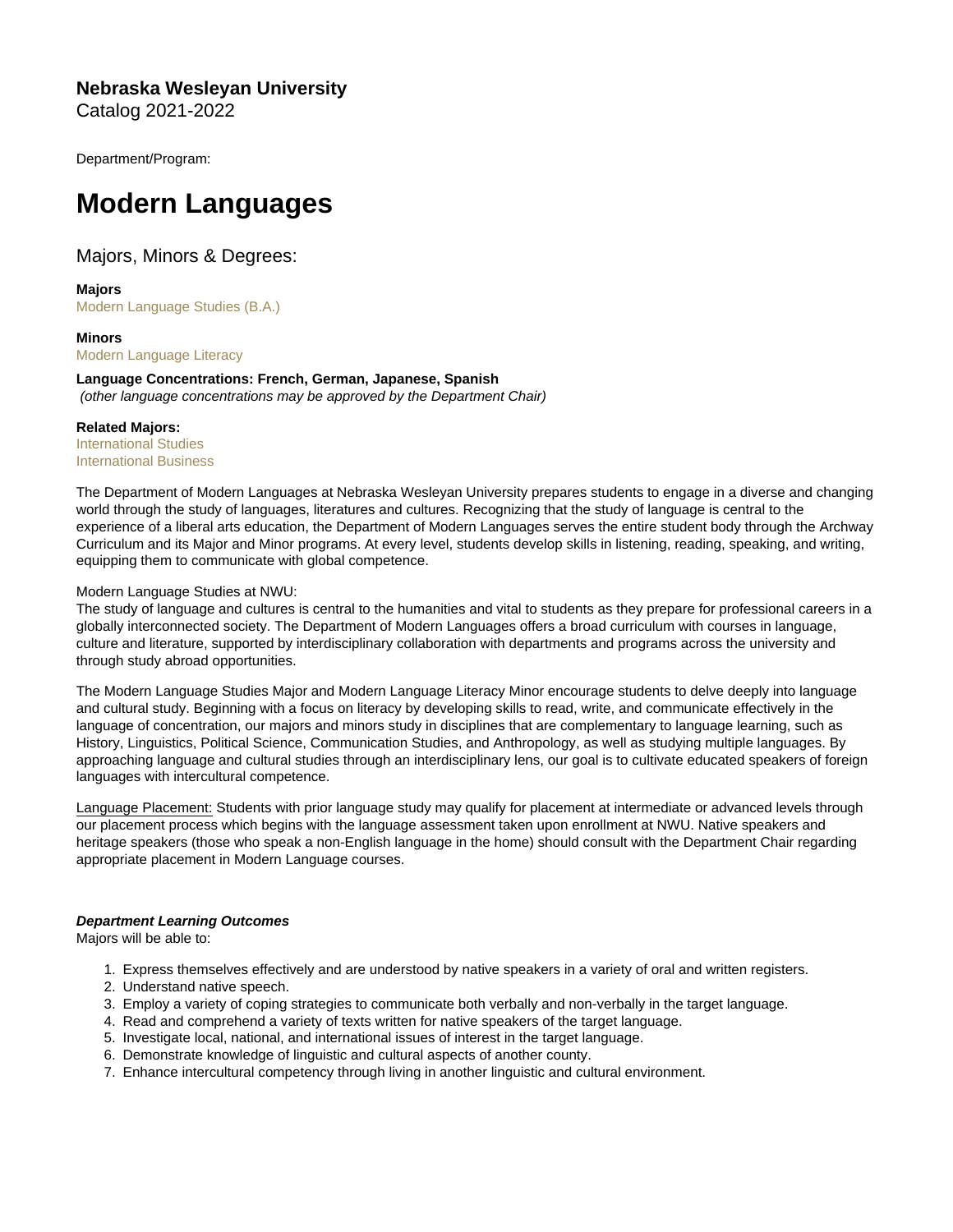# Courses

## [MCHIN 1010 Chinese Stage 1: Personal Perspectives](https://catalog.nebrwesleyan.edu/node/362585) (5 hours)

Stage 1: Personal Perspectives begins the development of the basic concepts of Mandarin Chinese language and culture, thus providing the necessary knowledge and skills for students to interact in Mandarin Chinese about familiar topics. No P/F. (Normally offered each spring semester.)

## [MCHIN 1020 Chinese Stage 2: Personal Connections](https://catalog.nebrwesleyan.edu/node/362586) (5 hours)

A continuation of Stage 1: Personal Perspectives, Stage 2: Personal Connections expands on the basic concepts of Mandarin Chinese language and culture, thus providing the necessary knowledge and skills for students to interact in Mandarin Chinese about familiar topics. No P/F.

Prerequisite(s): [MCHIN 1010 Chinese Stage 1: Personal Perspectives](https://catalog.nebrwesleyan.edu/cc/2021-2022/course/362585).

## (Normally offered each fall semester.)

## Archway Curriculum: Foundational Literacies: Modern Language Literacy

## [MCHIN 1900 Selected Topics](https://catalog.nebrwesleyan.edu/node/362587) (1-4 hours)

A topical course designed to investigate relevant subject matter not included in any standard courses. The title and the content will be determined by current mutual interests of students and faculty. This course may be offered to meet a requirement for a major only by approval of the department chair.

## [MCHIN 1950 Independent Study](https://catalog.nebrwesleyan.edu/node/362588) (1-4 hours)

An opportunity for a student to engage in advanced, supervised, individual research. Independent Study may not duplicate courses described in the catalog.

Prerequisite(s): Permission of the department chair.

## [MCHIN 1960 Special Projects](https://catalog.nebrwesleyan.edu/node/362589) (1-15 hours)

Supervised individual projects for students on topics selected by the student in consultation with the instructor. Special Projects may not duplicate courses described in the catalog.

Prerequisite(s): Permission of the department chair.

## [MCHIN 2010 Chinese Stage 3: Cultural Perspectives](https://catalog.nebrwesleyan.edu/node/363036) (5 hours)

Stage 3: Cultural Perspectives invites students to explore cultural perspectives of China and their own as they review and develop their listening, speaking, reading, and writing skills and intercultural competence, thereby enhancing their ability to interact in Chinese with more confidence on familiar topics. Prerequisite: [MCHIN 1020 Chinese Stage 2: Personal Connections](https://catalog.nebrwesleyan.edu/cc/2021-2022/course/362586)

## Archway Curriculum: Foundational Literacies: Modern Language Literacy

[MCHIN 2020 Chinese Stage 4: Global Connections](https://catalog.nebrwesleyan.edu/node/363037) (5 hours)

Stage 4: Global Connections invites students to enhance their intercultural and linguistic competence by exploring cultural, geographical, historical, and social perspectives of China as they develop their listening, speaking, reading, and writing skills and intercultural competence, thereby allowing them to engage and interact more effectively with native speakers of Mandarin Chinese.

Prerequisite(s): [MCHIN 2010 Chinese Stage 3: Cultural Perspectives](https://catalog.nebrwesleyan.edu/cc/2021-2022/course/363036)

## Archway Curriculum: Foundational Literacies: Modern Language Literacy Archway Curriculum: Integrative Core: Going Global Thread

## [MCHIN 2070 Chinese For The Professions](https://catalog.nebrwesleyan.edu/node/363554) (3 hours)

This dual-level course aims to expose students to linguistic and cultural traditions, values, and practices relevant to professional contexts while gaining a foundation in intercultural communication and critical thinking skills. Learners will acquire language skills and cultural knowledge necessary to communicate and connect with colleagues, clients, and customers in a Chinese-speaking environment.

Pre-requisite(s): [MCHIN 1020 Chinese Stage 2: Personal Connections](https://catalog.nebrwesleyan.edu/cc/2021-2022/course/362586)

[MCHIN 2900 Selected Topics](https://catalog.nebrwesleyan.edu/node/362591) (1-4 hours)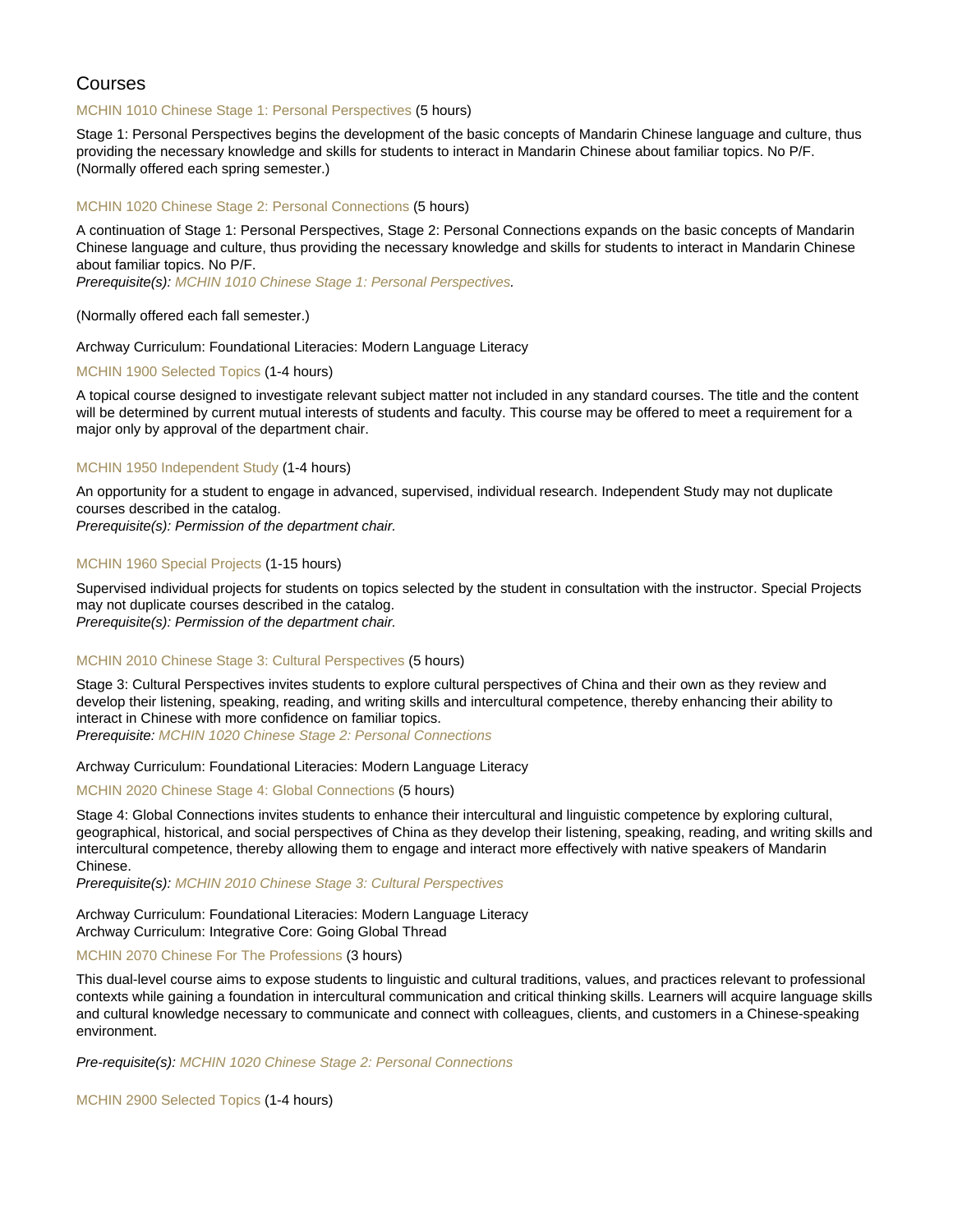A topical course designed to investigate relevant subject matter not included in any standard courses. The title and the content will be determined by current mutual interests of students and faculty. This course may be offered to meet a requirement for a major only by approval of the department chair.

## [MCHIN 2950 Independent Study](https://catalog.nebrwesleyan.edu/node/362592) (1-4 hours)

An opportunity for a student to engage in advanced, supervised, individual research. Independent Study may not duplicate courses described in the catalog. Prerequisite(s): Permission of the department chair.

## [MCHIN 2960 Special Projects](https://catalog.nebrwesleyan.edu/node/362593) (1-15 hours)

Supervised individual projects for students on topics selected by the student in consultation with the instructor. Special Projects may not duplicate courses described in the catalog.

Prerequisite(s): Permission of the department chair.

## [MCHIN 3070 Chinese For The Professions](https://catalog.nebrwesleyan.edu/node/363555) (3 hours)

This dual-level course aims to expose students to linguistic and cultural traditions, values, and practices relevant to professional contexts while gaining a foundation in intercultural communication and critical thinking skills. Learners will acquire language skills and cultural knowledge necessary to communicate and connect with colleagues, clients, and customers in a Chinese-speaking environment.

Pre-requisite(s): [MCHIN 2020 Chinese Stage 4: Global Connections](https://catalog.nebrwesleyan.edu/cc/2021-2022/course/363037).

## [MFREN 1010 French Stage 1: Personal Perspectives](https://catalog.nebrwesleyan.edu/node/362609) (4 hours)

Stage 1: Personal Perspectives begins the development of the basic concepts of French language and culture, thus providing the necessary knowledge and skills for students to interact in French about familiar topics. No P/F. (Normally offered each fall semester.)

## [MFREN 1020 French Stage 2: Personal Connections](https://catalog.nebrwesleyan.edu/node/362610) (4 hours)

A continuation of Stage 1: Personal Perspectives, Stage 2: Personal Connections expands on the basic concepts of French language and culture, thus providing the necessary knowledge and skills for students to interact in French about familiar topics. No P/F.

Prerequisite(s): [MFREN 1010 French Stage 1: Personal Perspectives](https://catalog.nebrwesleyan.edu/cc/2021-2022/course/362609) or appropriate placement.

#### (Normally offered each spring semester.)

Archway Curriculum: Foundational Literacies: Modern Language Literacy

## [MFREN 1950 Independent Study](https://catalog.nebrwesleyan.edu/node/362612) (1-4 hours)

This is a research course. The student initially meets with the department chair to select a study topic and review research methods. At this time the student will be assigned a faculty resource person to guide his or her work and assist in an advisory capacity. A copy of the student's work is filed in the archives for the department. Independent study may not duplicate courses described in the catalog.

Prerequisite(s): Senior standing or permission of the department chair.

## [MFREN 1960 Special Projects](https://catalog.nebrwesleyan.edu/node/362613) (1-15 hours)

Supervised individual projects for students on topics selected by the student in consultation with the instructor. Special Projects may not duplicate courses described in the catalog.

Prerequisite(s): Permission of the instructor.

## [MFREN 2010 French Stage 3: Cultural Perspectives](https://catalog.nebrwesleyan.edu/node/362615) (4 hours)

Stage 3: Cultural Perspectives invites students to explore cultural perspectives of French-speaking countries and their own as they review and develop their listening, speaking, reading, and writing skills and intercultural competence, thereby enhancing their ability to interact in French with more confidence on familiar topics.

Prerequisite(s): [MFREN 1020 French Stage 2: Personal Connections](https://catalog.nebrwesleyan.edu/cc/2021-2022/course/362610) or appropriate placement.

(Normally offered in Wesleyan Honors Academy.)

Archway Curriculum: Foundational Literacies: Modern Language Literacy

[MFREN 2020 French Stage 4: Global Connections](https://catalog.nebrwesleyan.edu/node/362616) (4 hours)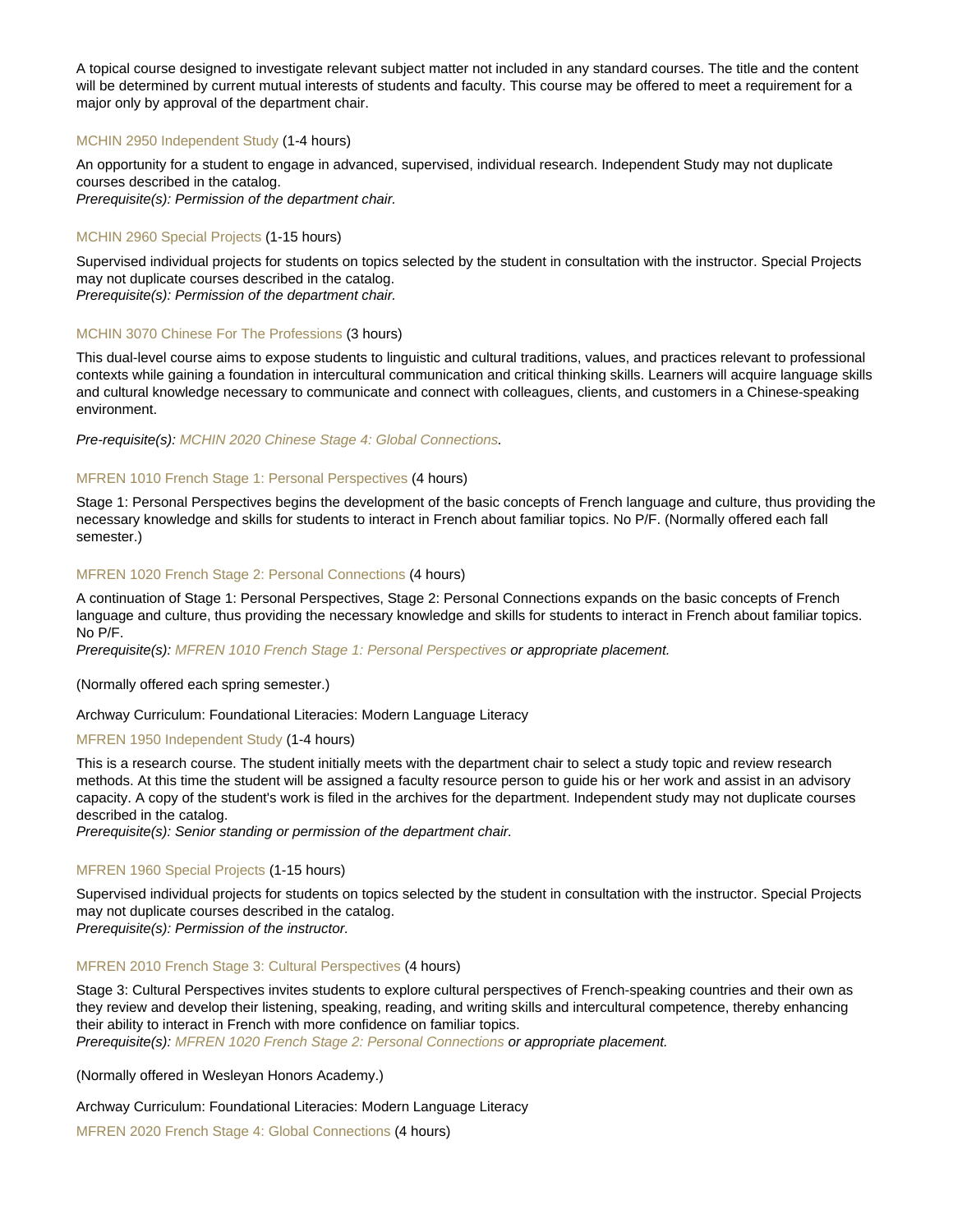Stage 4: Global Connections invites students to enhance their intercultural and linguistic competence by exploring cultural, geographical, historical, and social perspectives of French-speaking countries as they develop their listening, speaking, reading, and writing skills and intercultural competence, thereby allowing them to engage and interact more effectively with native speakers of French.

Prerequisite(s): [MFREN 2010 French Stage 3: Cultural Perspectives](https://catalog.nebrwesleyan.edu/cc/2021-2022/course/362615) or appropriate placement.

(Normally offered in Wesleyan Honors Academy.)

Archway Curriculum: Foundational Literacies: Modern Language Literacy Archway Curriculum: Integrative Core: Going Global Thread

[MFREN 2030 Perspectives In Language And Culture](https://catalog.nebrwesleyan.edu/node/363556) (4 hours)

An intermediate-level language course, [MFREN 2030 Perspectives In Language And Culture](https://catalog.nebrwesleyan.edu/cc/2021-2022/course/363556) invites students to explore cultural perspectives of French-speaking countries and their own as they review and develop their listening, speaking, reading, and writing skills and intercultural competence through task-based learning, thereby enhancing their ability to interact in French with more confidence on familiar topics. This is a non-sequential, intermediate-level course that may be taken before or after [MFREN](https://catalog.nebrwesleyan.edu/cc/2021-2022/course/363557) [2040](https://catalog.nebrwesleyan.edu/cc/2021-2022/course/363557).

Prerequisite(s): [MFREN 1020 French Stage 2: Personal Connections](https://catalog.nebrwesleyan.edu/cc/2021-2022/course/362610) or appropriate placement.

Normally offered Fall semester.

Archway Curriculum: Foundational Literacies: Modern Language Literacy Archway Curriculum: Integrative Core: Going Global Thread

[MFREN 2040 Connections In Language And Culture](https://catalog.nebrwesleyan.edu/node/363557) (4 hours)

An intermediate-level language course, [MFREN 2040 Connections In Language And Culture](https://catalog.nebrwesleyan.edu/cc/2021-2022/course/363557) invites students to enhance their intercultural and linguistic competence by exploring cultural, geographical, historical, and social perspectives of French-speaking countries as they develop their listening, speaking, reading, and writing skills and intercultural competence through task-based learning, thereby allowing them to engage and interact more effectively with speakers of French. This is a non-sequential, intermediate-level course that may be taken before or after [MFREN 2030.](https://catalog.nebrwesleyan.edu/cc/2021-2022/course/363556)

Prerequisite(s): [MFREN 1020 French Stage 2: Personal Connections](https://catalog.nebrwesleyan.edu/cc/2021-2022/course/362610) or appropriate placement.

Normally offered each Spring semester.

Archway Curriculum: Foundational Literacies: Modern Language Literacy Archway Curriculum: Integrative Core: Going Global Thread

[MFREN 2050 French Language And Writing](https://catalog.nebrwesleyan.edu/node/363558) (2 hours)

[MFREN 2050 French Language And Writing](https://catalog.nebrwesleyan.edu/cc/2021-2022/course/363558) is a guided writing course designed to further develop students' ability to communicate more effectively in French. Students will enhance their vocabulary, review challenging structures and learn to selfedit to avoid common errors as they write formal and informal messages and letters, instructions, autobiographical statements, journal entries and comments, current events reports, reactions, descriptions and summaries.

Pre-requisites: [MFREN 2010 French Stage 3: Cultural Perspectives](https://catalog.nebrwesleyan.edu/cc/2021-2022/course/362615), [MFREN 2020 French Stage 4: Global Connections](https://catalog.nebrwesleyan.edu/cc/2021-2022/course/362616), [MFREN](https://catalog.nebrwesleyan.edu/cc/2021-2022/course/363556) [2030 Perspectives In Language And Culture,](https://catalog.nebrwesleyan.edu/cc/2021-2022/course/363556) or [MFREN 2040 Connections In Language And Culture.](https://catalog.nebrwesleyan.edu/cc/2021-2022/course/363557)

## [MFREN 2060 French Conversation](https://catalog.nebrwesleyan.edu/node/363559) (2 hours)

This dual-level course is designed to provide continued practice in speaking French and further develop oral proficiency and intercultural competence. Topics will vary each semester. Class will be conducted in French and is designed for advanced-level language students and heritage speakers. This course may be repeated.

Pre-requisite(s): MFREN 2010, [MFREN 2020 French Stage 4: Global Connections](https://catalog.nebrwesleyan.edu/cc/2021-2022/course/362616), [MFREN 2030 Perspectives In Language And](https://catalog.nebrwesleyan.edu/cc/2021-2022/course/363556) [Culture](https://catalog.nebrwesleyan.edu/cc/2021-2022/course/363556), or [MFREN 2040 Connections In Language And Culture](https://catalog.nebrwesleyan.edu/cc/2021-2022/course/363557).

#### [MFREN 2900 Selected Topics in French](https://catalog.nebrwesleyan.edu/node/362617) (1-5 hours)

A course designed to treat subject matter not covered in other departmental courses or to provide intermediate-level study of subject matter in other courses. The title, content, and credit hours will be determined by current mutual interests of faculty and students. This course may be offered to meet a requirement for a major only by approval of the department chair.

[MFREN 2950 Independent Study](https://catalog.nebrwesleyan.edu/node/362618) (1-4 hours)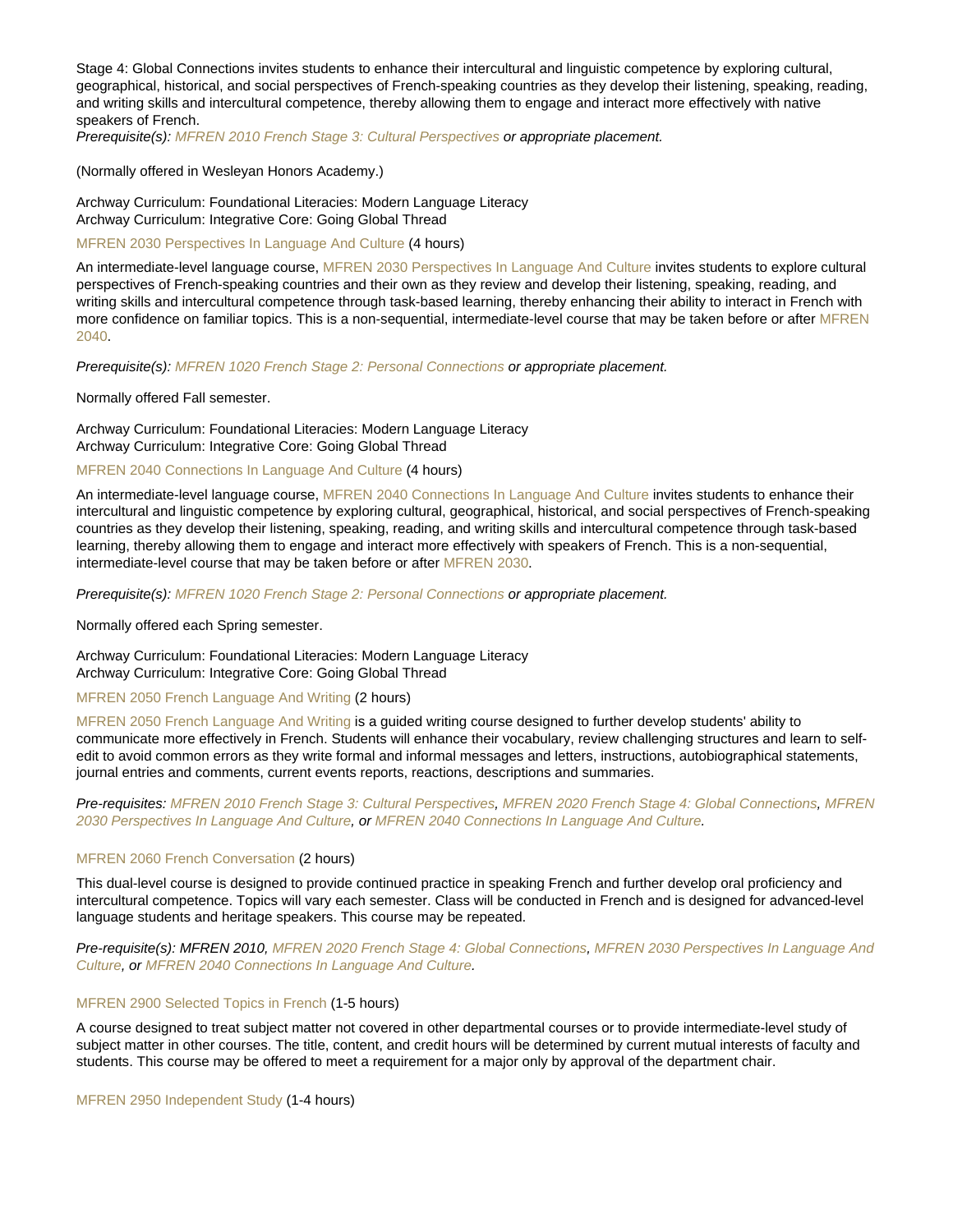This is a research course. The student initially meets with the department chair to select a study topic and review research methods. At this time the student will be assigned a faculty resource person to guide his or her work and assist in an advisory capacity. A copy of the student's work is filed in the archives for the department. Independent study may not duplicate courses described in the catalog.

Prerequisite(s): Senior standing or permission of the department chair.

#### [MFREN 2960 Special Projects](https://catalog.nebrwesleyan.edu/node/362619) (1-15 hours)

Supervised individual projects for students on topics selected by the student in consultation with the instructor. Special Projects may not duplicate courses described in the catalog. Prerequisite(s): Permission of the instructor.

#### [MFREN 3050 French Language And Writing](https://catalog.nebrwesleyan.edu/node/363560) (2 hours)

[MFREN 3050 French Language And Writing](https://catalog.nebrwesleyan.edu/cc/2021-2022/course/363560) is a guided writing course designed to further develop students' ability to communicate more effectively in French. Students will enhance their vocabulary, review challenging structures and learn to selfedit to avoid common errors as they write formal and informal messages and letters, instructions, autobiographical statements, journal entries and comments, current events reports, reactions, descriptions and summaries.

Pre-requisites: 8 credits at MFREN 2000-level or appropriate placement.

## [MFREN 3060 French Conversation](https://catalog.nebrwesleyan.edu/node/363561) (2 hours)

This dual-level course is designed to provide continued practice in speaking French and further develop oral proficiency and intercultural competence. Topics will vary each semester. Class will be conducted in French and is designed for advanced-level language students and heritage speakers. This course may be repeated.

Pre-requisite(s): 8 credits at MFREN 2000-level or appropriate placement.

## [MFREN 3200 French Culture and Civilization](https://catalog.nebrwesleyan.edu/node/362623) (4 hours)

See [MFREN 4200 French Culture and Civilization](https://catalog.nebrwesleyan.edu/cc/2021-2022/course/362632).

Archway Curriculum: Integrative Core: Going Global Thread Archway Curriculum: Foundational Literacies: Modern Language Literacy

[MFREN 3400 Survey of French Literature](https://catalog.nebrwesleyan.edu/node/362774) (4 hours) See [MFREN 4400 Survey of French Literature.](https://catalog.nebrwesleyan.edu/cc/2021-2022/course/362775)

Archway Curriculum: Essential Connections: Writing Instructive Archway Curriculum: Foundational Literacies: Modern Language Literacy [MFREN 3410 French Literature of the Nineteenth Century](https://catalog.nebrwesleyan.edu/node/362624) (4 hours)

See [MFREN 4410 French Literature of the Nineteenth Century](https://catalog.nebrwesleyan.edu/cc/2021-2022/course/362633).

#### Archway Curriculum: Foundational Literacies: Modern Language Literacy

[MFREN 3420 Modern French Fiction](https://catalog.nebrwesleyan.edu/node/362625) (4 hours)

See [MFREN 4420 Modern French Fiction.](https://catalog.nebrwesleyan.edu/cc/2021-2022/course/362634)

## Archway Curriculum: Foundational Literacies: Modern Language Literacy

[MFREN 3430 Francophone Literatures](https://catalog.nebrwesleyan.edu/node/362803) (4 hours)

See [MFREN 4430 Francophone Literatures.](https://catalog.nebrwesleyan.edu/cc/2021-2022/course/362635)

Archway Curriculum: Integrative Core: Going Global Thread Archway Curriculum: Foundational Literacies: Modern Language Literacy Archway Curriculum: Essential Connections: Speaking Instructive

[MFREN 3610 French Cinema](https://catalog.nebrwesleyan.edu/node/362900) (4 hours)

See [MFREN 4610 French Cinema](https://catalog.nebrwesleyan.edu/cc/2021-2022/course/362899).

Archway Curriculum: Essential Connections: Writing Instructive Archway Curriculum: Foundational Literacies: Modern Language Literacy

[MFREN 3900 Selected Topics in French](https://catalog.nebrwesleyan.edu/node/362627) (1-5 hours)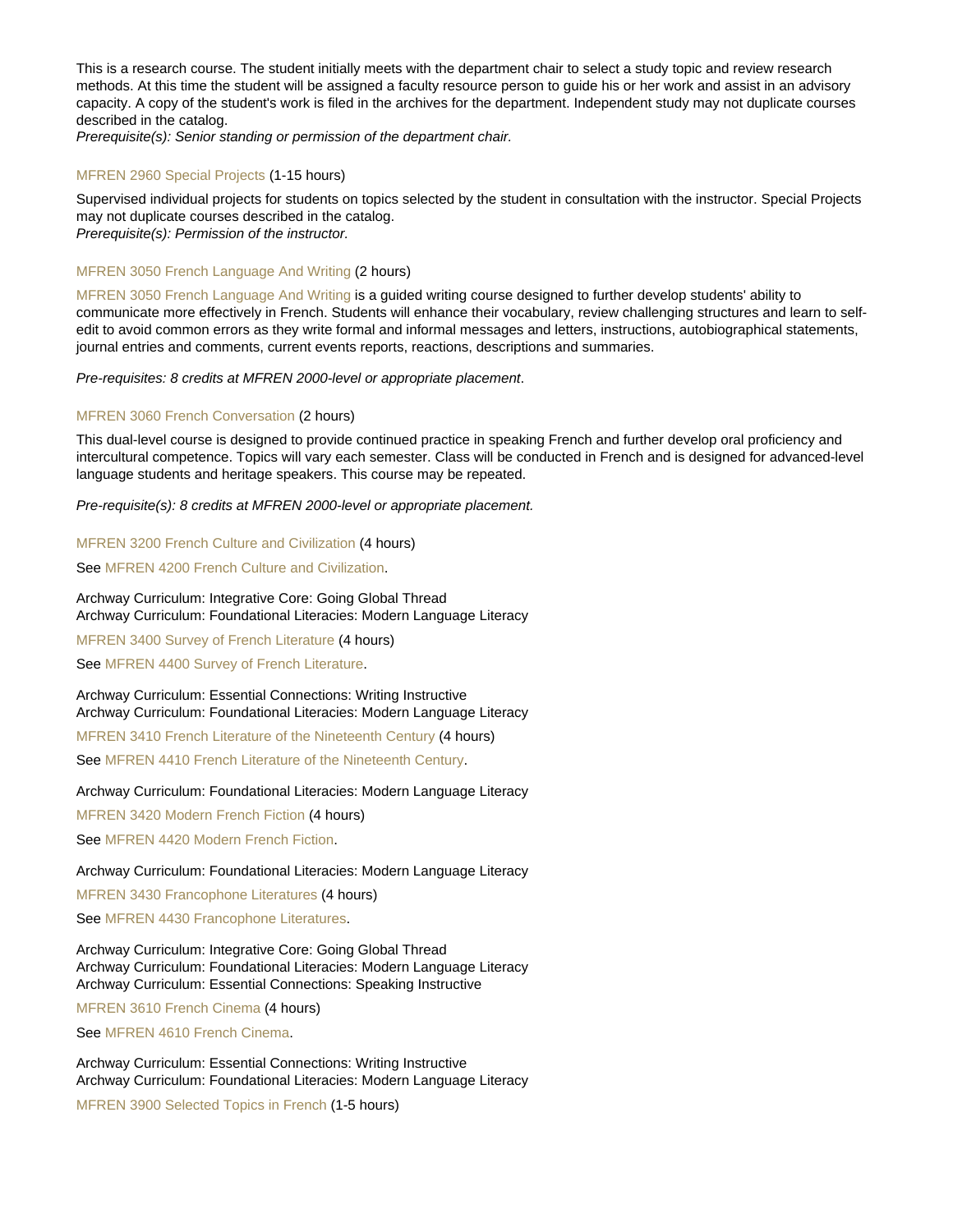A course designed to treat subject matter not covered in other departmental courses or to provide advanced study of subject matter introduced in other courses. The title, content, and credit hours will be determined by current mutual interests of faculty and students.

Prerequisite(s): [MFREN 2020 French Stage 4: Global Connections](https://catalog.nebrwesleyan.edu/cc/2021-2022/course/362616) or permission of the department chair.

## [MFREN 3950 Independent Study](https://catalog.nebrwesleyan.edu/node/362628) (1-4 hours)

An opportunity for a student to engage in advanced, supervised, individual research. Independent Study may not duplicate courses described in the catalog.

Prerequisite(s): Permission of the department chair.

## [MFREN 3960 Special Projects](https://catalog.nebrwesleyan.edu/node/362629) (1-15 hours)

Supervised individual projects for students on topics selected by the student in consultation with the instructor. Special Projects may not duplicate courses described in the catalog. Prerequisite(s): Permission of the department chair.

## [MFREN 3970 Internship](https://catalog.nebrwesleyan.edu/node/362630) (1-8 hours)

This course allows students to participate in an academic internship. P/F Only. Prerequisite(s): Permission of the department chair.

## [MFREN 4200 French Culture and Civilization](https://catalog.nebrwesleyan.edu/node/362632) (4 hours)

A course dealing with the literature, culture, and contributions of France to civilization, with emphasis on contemporary culture, history, and life in France. [MFREN 4200](https://catalog.nebrwesleyan.edu/cc/2021-2022/course/362632) meets with [MFREN 3200,](https://catalog.nebrwesleyan.edu/cc/2021-2022/course/362623) with differentiated assignment lengths and expectations by level.

Prerequisite(s): [MFREN 2020 French Stage 4: Global Connections](https://catalog.nebrwesleyan.edu/cc/2021-2022/course/362616) or permission of the department chair.

## Archway Curriculum: Foundational Literacies: Modern Language Literacy Archway Curriculum: Integrative Core: Going Global Thread

## [MFREN 4400 Survey of French Literature](https://catalog.nebrwesleyan.edu/node/362775) (4 hours)

This dual-level French skills enhancement course introduces students to the thematic and formal developments in French literature from the Middle Ages to the present. Students will read representative texts from all major periods in order to deepen their understanding of key works, authors, and genres. Emphasis will be placed on sharpening students' literary analysis skills through close readings and a formal study of narrative techniques and stylistic elements. [MFREN 4400](https://catalog.nebrwesleyan.edu/cc/2021-2022/course/362775) meets with [MFREN 3400](https://catalog.nebrwesleyan.edu/cc/2021-2022/course/362774). with differentiated assignment lengths and expectations by level.

Prerequisite(s): [MFREN 2020 French Stage 4: Global Connections](https://catalog.nebrwesleyan.edu/cc/2021-2022/course/362616) or permission of the department chair.

Archway Curriculum: Foundational Literacies: Modern Language Literacy Archway Curriculum: Essential Connections: Writing Instructive

[MFREN 4410 French Literature of the Nineteenth Century](https://catalog.nebrwesleyan.edu/node/362633) (4 hours)

A dual-level course on 19th-century French literature, with an emphasis on short fiction and poetry. [MFREN 4410](https://catalog.nebrwesleyan.edu/cc/2021-2022/course/362633) meets with [MFREN 3410,](https://catalog.nebrwesleyan.edu/cc/2021-2022/course/362624) with differentiated assignment lengths and expectations by level. Prerequisite(s): [MFREN 2020 French Stage 4: Global Connections](https://catalog.nebrwesleyan.edu/cc/2021-2022/course/362616) or permission of the department chair.

#### Archway Curriculum: Foundational Literacies: Modern Language Literacy

## [MFREN 4420 Modern French Fiction](https://catalog.nebrwesleyan.edu/node/362634) (4 hours)

This advanced-level French skill enhancement course is designed to introduce students to the prose, drama, and poetry of modern France. (Not open to native speakers of French.) [MFREN 4420](https://catalog.nebrwesleyan.edu/cc/2021-2022/course/362634) meets with [MFREN 3420,](https://catalog.nebrwesleyan.edu/cc/2021-2022/course/362625) with differentiated assignment lengths and expectations by level.

Prerequisite(s): [MFREN 2020 French Stage 4: Global Connections](https://catalog.nebrwesleyan.edu/cc/2021-2022/course/362616) or permission of the department chair.

## [MFREN 4430 Francophone Literatures](https://catalog.nebrwesleyan.edu/node/362635) (4 hours)

This advanced-level French course serves as an introduction to the literature of the French-speaking world outside of France. Students will read, discuss, and analyze selected texts from one or more of the following regions: Africa, the Caribbean, or Canada. The course will be conducted entirely in French and may be repeated if the area of focus is different. [MFREN 4430](https://catalog.nebrwesleyan.edu/cc/2021-2022/course/362635) meets with [MFREN 3430](https://catalog.nebrwesleyan.edu/cc/2021-2022/course/362803), with differentiated assignment lengths and expectations by level. Prerequisite(s): [MFREN 2020 French Stage 4: Global Connections](https://catalog.nebrwesleyan.edu/cc/2021-2022/course/362616) or permission of the department chair.

Archway Curriculum: Foundational Literacies: Modern Language Literacy Archway Curriculum: Essential Connections: Speaking Instructive Archway Curriculum: Integrative Core: Going Global Thread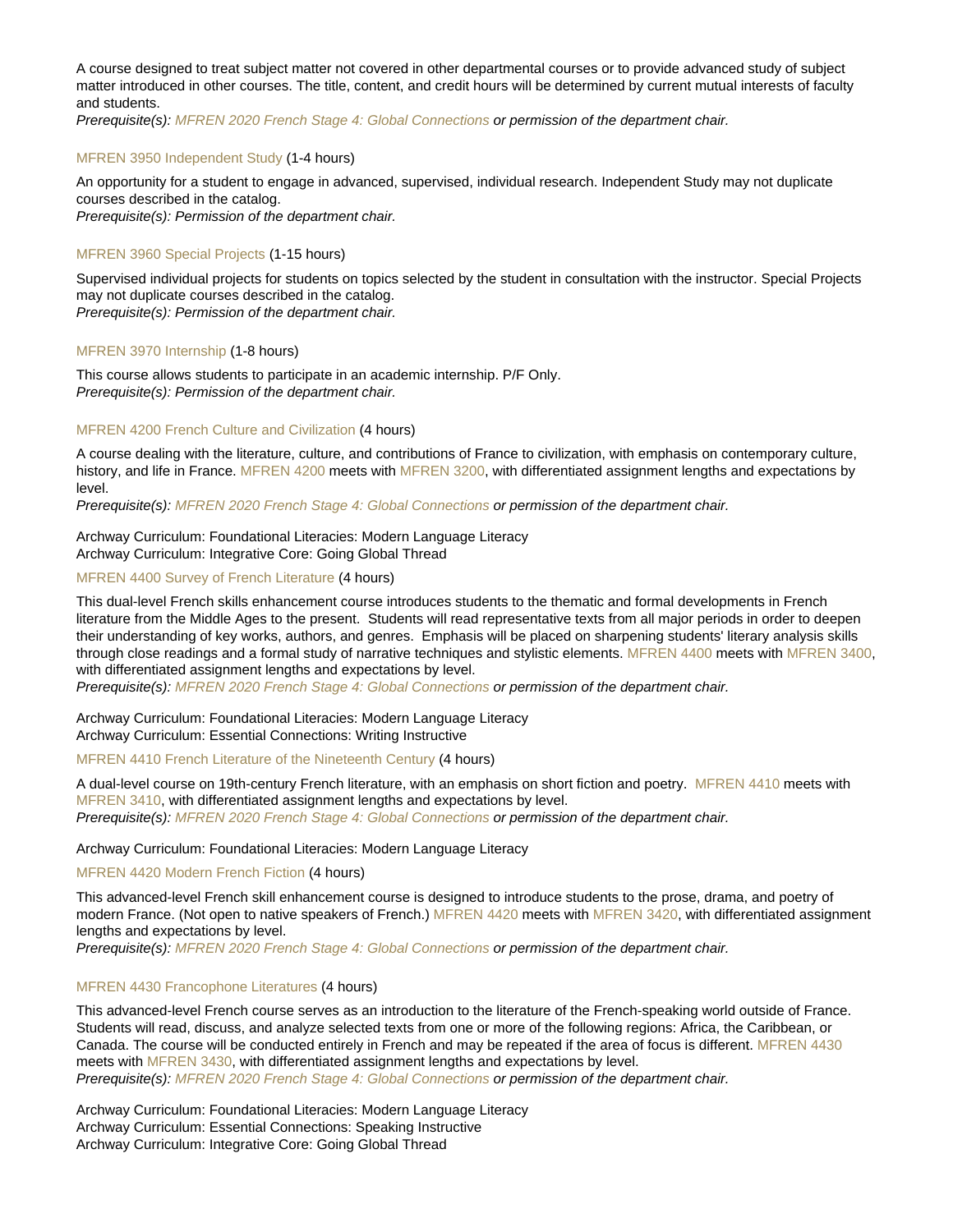## [MFREN 4440 Medieval French Literature](https://catalog.nebrwesleyan.edu/node/363022) (4 hours)

This dual-level French skills enhancement course is designed to introduce students to the French literature of the Middle Ages. Text selections will include hagiography, chanson de geste, Arthurian romance, fabliaux, and lyric poetry. Students will explore the themes and formal constratits of these genres while also investigating the societal framework that produced these texts. All readings and coursework will be done in Modern French. MFREN-4440 meets with MFREN-3440, with differentiated assignment lengths and expectations by level.

Prerequisite(s): [MFREN 2020 French Stage 4: Global Connections](https://catalog.nebrwesleyan.edu/cc/2021-2022/course/362616) or permission of the instructor.

#### Archway Curriculum: Essential Connections: Writing Instructive

## [MFREN 4610 French Cinema](https://catalog.nebrwesleyan.edu/node/362899) (4 hours)

This dual-level French skills enhancement course will look at the evolution of French cinema from its origins to today, including the invention of cinema, silent film, films of the Occupation and postwar era, the New Wave, as well as diverse aspects of recent, contemporary French cinema. The viewing of approximately ten feature-length films will be accompanied by critical readings. Students will study important developments in French cinema while also learning terminology and concepts necessary to discuss film. The course is designed to improve students' vocabulary, oral, and written skills in French. [MFREN 4610](https://catalog.nebrwesleyan.edu/cc/2021-2022/course/362899) meets with [MFREN](https://catalog.nebrwesleyan.edu/cc/2021-2022/course/362900) [3610](https://catalog.nebrwesleyan.edu/cc/2021-2022/course/362900), with differentiated assignment lengths and expectations by level.

Prerequisite(s): [MFREN 2020 French Stage 4: Global Connections](https://catalog.nebrwesleyan.edu/cc/2021-2022/course/362616) or permission of the department chair.

Archway Curriculum: Foundational Literacies: Modern Language Literacy Archway Curriculum: Essential Connections: Writing Instructive

#### [MFREN 4900 Selected Topics in French](https://catalog.nebrwesleyan.edu/node/362637) (1-5 hours)

A course designed to treat subject matter not covered in other departmental courses or to provide advanced study of subject matter introduced in other courses. The title, content, and credit hours will be determined by current mutual interests of faculty and students.

Prerequisite(s): [MFREN 2020 French Stage 4: Global Connections](https://catalog.nebrwesleyan.edu/cc/2021-2022/course/362616) or permission of the department chair.

## [MFREN 4910 Directed Readings](https://catalog.nebrwesleyan.edu/node/362638) (1-6 hours)

An opportunity for students, under the supervision of a faculty member, to pursue scientific literature not covered in other coursework.

Prerequisite(s): [MFREN 2020 French Stage 4: Global Connections](https://catalog.nebrwesleyan.edu/cc/2021-2022/course/362616) or permission of the department chair.

#### [MFREN 4950 Independent Study](https://catalog.nebrwesleyan.edu/node/362639) (1-4 hours)

An opportunity for a student to engage in advanced, supervised, individual research. Independent Study may not duplicate courses described in the catalog.

Prerequisite(s): [MFREN 2020 French Stage 4: Global Connections](https://catalog.nebrwesleyan.edu/cc/2021-2022/course/362616) or permission of the department chair.

## [MFREN 4960 Special Projects](https://catalog.nebrwesleyan.edu/node/362640) (1-15 hours)

Supervised individual projects for students on topics selected by the student in consultation with the instructor. Special Projects may not duplicate courses described in the catalog. Prerequisite(s): Permission of the department chair.

#### [MFREN 4970 Internship](https://catalog.nebrwesleyan.edu/node/362641) (1-8 hours)

This course allows students to participate in an academic internship. P/F only. Prerequisite(s): Permission of the department chair.

## [MGRMN 1010 German Stage 1: Personal Perspectives](https://catalog.nebrwesleyan.edu/node/362645) (4 hours)

Stage 1: Personal Perspectives begins the development of the basic concepts of German language and culture, thus providing the necessary knowledge and skills for students to interact in German about familiar topics. No P/F. (Normally offered each fall semester.)

## [MGRMN 1020 German Stage 2: Personal Connections](https://catalog.nebrwesleyan.edu/node/362646) (4 hours)

A continuation of Stage 1: Personal Perspectives, Stage 2: Personal Connections expands on the basic concepts of German language and culture, thus providing the necessary knowledge and skills for students to interact in German about familiar topics. No P/F.

Prerequisite(s): [MGRMN 1010 German Stage 1: Personal Perspectives](https://catalog.nebrwesleyan.edu/cc/2021-2022/course/362645) or equivalent.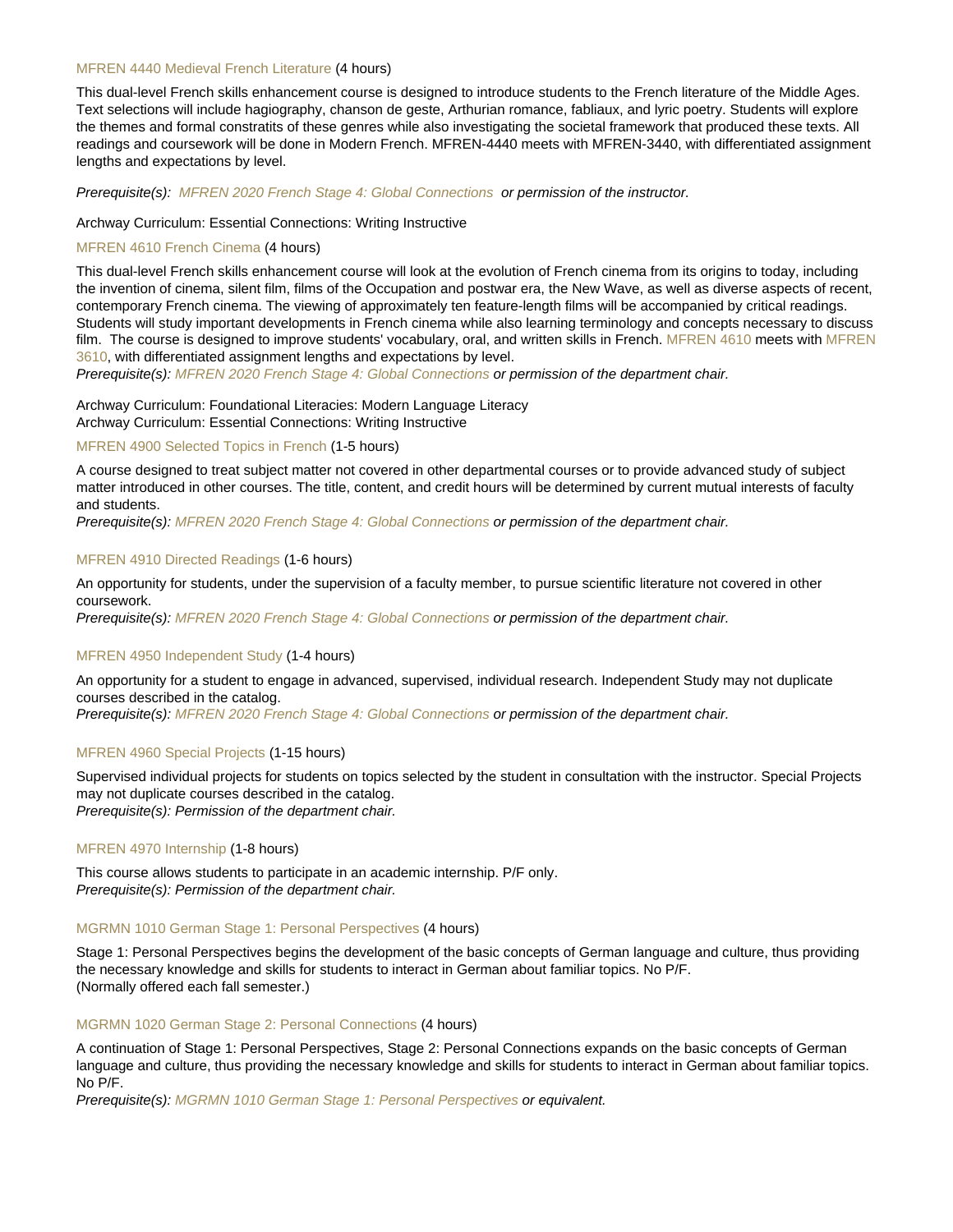## (Normally offered each spring semester.)

## Archway Curriculum: Foundational Literacies: Modern Language Literacy

## [MGRMN 1900 Selected Topics in German](https://catalog.nebrwesleyan.edu/node/362647) (1-3 hours)

A course designed to treat subject matter not covered in other departmental courses for students who have not reached the intermediate level. The title, content, and credit hours will be determined by current mutual interests of faculty and students.

#### [MGRMN 1950 Independent Study](https://catalog.nebrwesleyan.edu/node/362648) (1-4 hours)

This is a research course. The student initially meets with the department chair to select a study topic and review research methods. At this time the student will be assigned a faculty resource person to guide his or her work and assist in an advisory capacity. A copy of the student's work is filed in the archives for the department. Independent study may not duplicate courses described in the catalog.

Prerequisite(s): Senior standing or permission of the department chair.

## [MGRMN 2010 German Stage 3: Cultural Perspectives](https://catalog.nebrwesleyan.edu/node/362651) (4 hours)

Stage 3: Cultural Perspectives invites students to explore cultural perspectives of German-speaking countries and their own as they review and develop their listening, speaking, reading, and writing skills and intercultural competence, thereby enhancing their ability to interact in German with more confidence on familiar topics.

Prerequisite(s): [MGRMN 1020 German Stage 2: Personal Connections](https://catalog.nebrwesleyan.edu/cc/2021-2022/course/362646) or equivalent.

(Normally offered in Wesleyan Honors Academy.)

## Archway Curriculum: Foundational Literacies: Modern Language Literacy

## [MGRMN 2020 German Stage 4: Global Connections](https://catalog.nebrwesleyan.edu/node/362652) (4 hours)

Stage 4: Global Connections invites students to enhance their intercultural and linguistic competence by exploring cultural, geographical, historical, and social perspectives of German-speaking countries as they develop their listening, speaking, reading, and writing skills and intercultural competence, thereby allowing them to engage and interact more effectively with native speakers of German.

Prerequisite(s): [MGRMN 2010 German Stage 3: Cultural Perspectives](https://catalog.nebrwesleyan.edu/cc/2021-2022/course/362651) or equivalent.

(Normally offered in Wesleyan Honors Academy.)

Archway Curriculum: Foundational Literacies: Modern Language Literacy Archway Curriculum: Integrative Core: Going Global Thread

#### [MGRMN 2030 Perspectives In Language And Culture](https://catalog.nebrwesleyan.edu/node/363562) (4 hours)

An intermediate-level language course, [MGRMN 2030 Perspectives In Language And Culture](https://catalog.nebrwesleyan.edu/cc/2021-2022/course/363562) invites students to explore cultural perspectives of German-speaking countries and their own as they review and develop their listening, speaking, reading, and writing skills and intercultural competence through task-based learning, thereby enhancing their ability to interact in German with more confidence on familiar topics. This is a non-sequential, intermediate-level course that may be taken before or after [MGRMN](https://catalog.nebrwesleyan.edu/cc/2021-2022/course/363563) [2040](https://catalog.nebrwesleyan.edu/cc/2021-2022/course/363563).

Prerequisite(s): [MGRMN 1020 German Stage 2: Personal Connections](https://catalog.nebrwesleyan.edu/cc/2021-2022/course/362646) or appropriate placement.

Normally offered Fall semester.

Archway Curriculum: Foundational Literacies: Modern Language Literacy Archway Curriculum: Integrative Core: Going Global Thread

[MGRMN 2040 Connections In Language And Culture](https://catalog.nebrwesleyan.edu/node/363563) (4 hours)

An intermediate-level language course, [MGRMN 2040 Connections In Language And Culture](https://catalog.nebrwesleyan.edu/cc/2021-2022/course/363563) invites students to enhance their intercultural and linguistic competence by exploring cultural, geographical, historical, and social perspectives of Germanspeaking countries as they develop their listening, speaking, reading, and writing skills and intercultural competence through task-based learning, thereby allowing them to engage and interact more effectively with speakers of German. This is a nonsequential, intermediate-level course that may be taken before or after [MGRMN 2030.](https://catalog.nebrwesleyan.edu/cc/2021-2022/course/363562)

Prerequisite(s): [MGRMN 1020 German Stage 2: Personal Connections](https://catalog.nebrwesleyan.edu/cc/2021-2022/course/362646) or appropriate placement.

Normally offered each Spring semester.

Archway Curriculum: Foundational Literacies: Modern Language Literacy Archway Curriculum: Integrative Core: Going Global Thread

[MGRMN 2050 German Language And Writing](https://catalog.nebrwesleyan.edu/node/363564) (2 hours)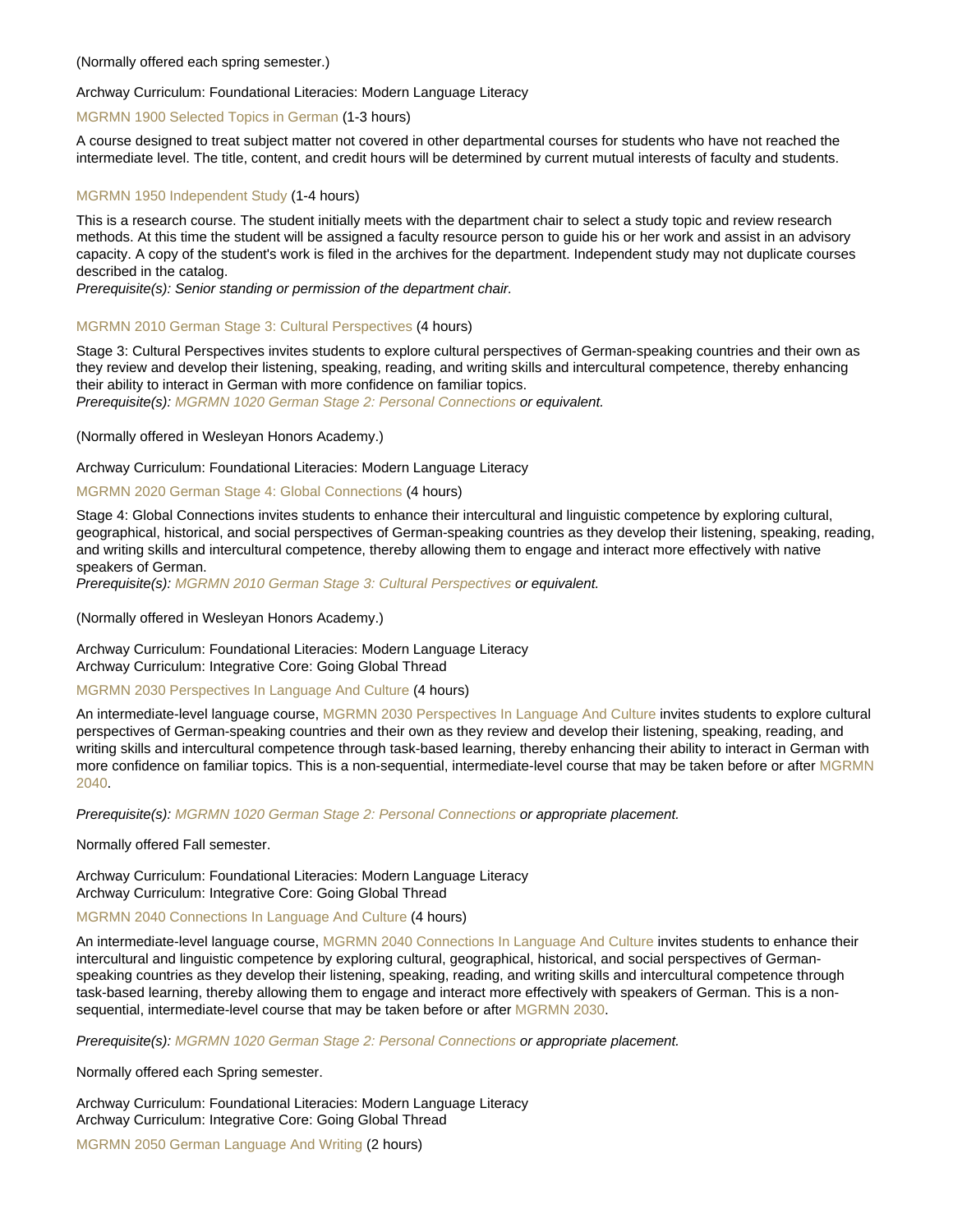[MGRMN 2050 German Language And Writing](https://catalog.nebrwesleyan.edu/cc/2021-2022/course/363564) is a guided writing course designed to further develop students' ability to communicate more effectively in German. Students will enhance their vocabulary, review challenging structures and learn to selfedit to avoid common errors as they write formal and informal messages and letters, instructions, autobiographical statements, journal entries and comments, current events reports, reactions, descriptions and summaries.

Pre-requisites: [MGRMN 2020 German Stage 4: Global Connections](https://catalog.nebrwesleyan.edu/cc/2021-2022/course/362652), [MGRMN 2030 Perspectives In Language And Culture](https://catalog.nebrwesleyan.edu/cc/2021-2022/course/363562), or [MGRMN 2040 Connections In Language And Culture.](https://catalog.nebrwesleyan.edu/cc/2021-2022/course/363563)

#### [MGRMN 2060 German Conversation](https://catalog.nebrwesleyan.edu/node/363565) (2 hours)

This dual-level course is designed to provide continued practice in speaking German and further develop oral proficiency and intercultural competence. Topics will vary each semester. Class will be conducted in German and is designed for advanced-level language students and heritage speakers. This course may be repeated.

Pre-requisite(s): [MGRMN 2020 German Stage 4: Global Connections](https://catalog.nebrwesleyan.edu/cc/2021-2022/course/362652), [MGRMN 2030 Perspectives In Language And Culture](https://catalog.nebrwesleyan.edu/cc/2021-2022/course/363562), or [MGRMN 2040 Connections In Language And Culture.](https://catalog.nebrwesleyan.edu/cc/2021-2022/course/363563)

## [MGRMN 2900 Selected Topics in German](https://catalog.nebrwesleyan.edu/node/362653) (1-5 hours)

A course designed to treat subject matter not covered in other departmental courses or to provide intermediate-level study of subject matter introduced in other courses. The title, content, and credit hours will be determined by current mutual interests of faculty and students. This course may be offered to meet a requirement for a major only by approval of the department chair.

#### [MGRMN 2950 Independent Study](https://catalog.nebrwesleyan.edu/node/362654) (1-4 hours)

This is a research course. The student initially meets with the department chair to select a study topic and review research methods. At this time the student will be assigned a faculty resource person to guide his or her work and assist in an advisory capacity. A copy of the student's work is filed in the archives for the department. Independent study may not duplicate courses described in the catalog.

Prerequisite(s): Senior standing or permission of the department chair.

## [MGRMN 3050 German Language and Writing](https://catalog.nebrwesleyan.edu/node/362776) (2 hours)

[MGRMN 3050 German Language and Writing](https://catalog.nebrwesleyan.edu/cc/2021-2022/course/362776) is a guided writing course designed to further develop students' ability to communicate more effectively in German. Students will enhance their vocabulary, review challenging structures and learn to selfedit to avoid common errors as they write formal and informal messages and letters, instructions, autobiographical statements, journal entries and comments, current events reports, reactions, descriptions and summaries.

Pre-requisites: 8 credits from MGRMN 2000-level or appropriate placement.

Archway Curriculum: Foundational Literacies: Modern Language Literacy Archway Curriculum: Essential Connections: Writing Instructive

#### [MGRMN 3060 German Conversation](https://catalog.nebrwesleyan.edu/node/362886) (2 hours)

This dual-level course is designed to provide continued practice in speaking German and further develop oral proficiency and intercultural competence. Topics will vary each semester. Class will be conducted in German and is designed for advanced-level language students and heritage speakers. This course may be repeated.

Pre-requisite(s): 8 credits from MGRMN 2000-level or appropriate placement.

Archway Curriculum: Foundational Literacies: Modern Language Literacy Archway Curriculum: Essential Connections: Speaking Instructive

[MGRMN 3150 Advanced German Language And Writing](https://catalog.nebrwesleyan.edu/node/363566) (4 hours)

See [MGRMN 4150 Advanced German Language And Writing](https://catalog.nebrwesleyan.edu/cc/2021-2022/course/363568).

Archway Curriculum: Foundational Literacies: Modern Language Literacy Archway Curriculum: Essential Connections: Writing Instructive

[MGRMN 3160 German Oral Communication](https://catalog.nebrwesleyan.edu/node/363567) (4 hours)

See [MGRMN 4160 German Oral Communication.](https://catalog.nebrwesleyan.edu/cc/2021-2022/course/363569)

Archway Curriculum: Foundational Literacies: Modern Language Literacy Archway Curriculum: Essential Connections: Speaking Instructive

[MGRMN 3200 German Culture and Civilization](https://catalog.nebrwesleyan.edu/node/362658) (4 hours)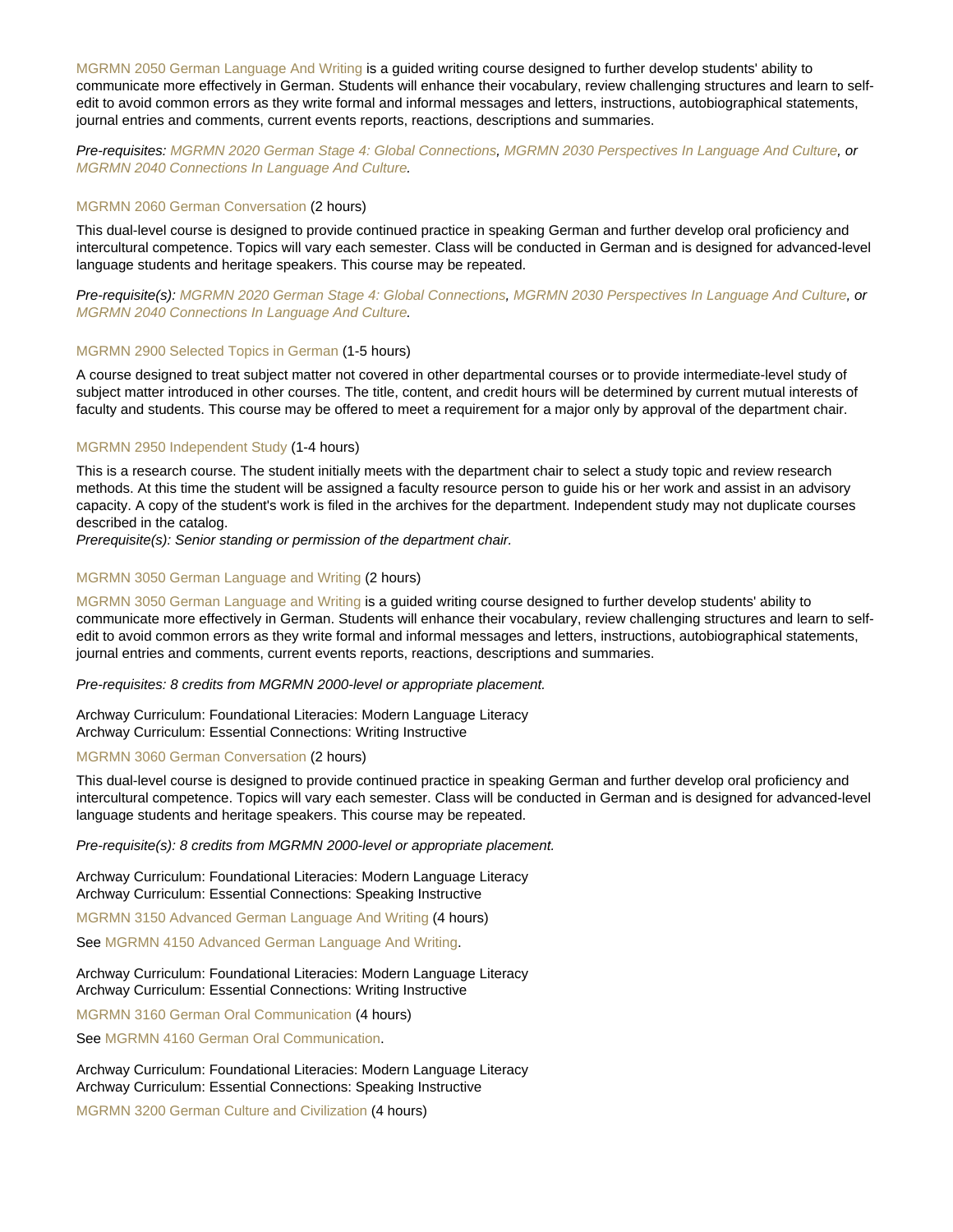See [MGRMN 4200 German Culture and Civilization.](https://catalog.nebrwesleyan.edu/cc/2021-2022/course/362668) Prerequisite(s): [MGRMN 2020 German Stage 4: Global Connections](https://catalog.nebrwesleyan.edu/cc/2021-2022/course/362652) or permission of the instructor.

## Archway Curriculum: Essential Connections: Diversity Instructive: Global

[MGRMN 3420 Modern German Literature](https://catalog.nebrwesleyan.edu/node/362660) (4 hours)

See [MGRMN 4420 Modern German Literature.](https://catalog.nebrwesleyan.edu/cc/2021-2022/course/362670)

#### Archway Curriculum: Foundational Literacies: Modern Language Literacy

[MGRMN 3610 German Film and Society](https://catalog.nebrwesleyan.edu/node/362662) (4 hours)

See [MGRMN 4610 German Film and Society](https://catalog.nebrwesleyan.edu/cc/2021-2022/course/362672).

Archway Curriculum: Essential Connections: Writing Instructive Archway Curriculum: Integrative Core: Going Global Thread Archway Curriculum: Foundational Literacies: Modern Language Literacy

[MGRMN 3620 German Media](https://catalog.nebrwesleyan.edu/node/362663) (4 hours)

See [MGRMN 4620 German Media](https://catalog.nebrwesleyan.edu/cc/2021-2022/course/362673).

Archway Curriculum: Integrative Core: Going Global Thread Archway Curriculum: Foundational Literacies: Modern Language Literacy Archway Curriculum: Essential Connections: Diversity Instructive: Global

## [MGRMN 3900 Selected Topics in German](https://catalog.nebrwesleyan.edu/node/362664) (1-5 hours)

A course designed to treat subject matter not covered in other departmental courses or to provide advanced study of subject matter introduced in other courses. The title, content, and credit hours will be determined by current mutual interests of faculty and students.

Prerequisite(s): [MGRMN 2020 German Stage 4: Global Connections](https://catalog.nebrwesleyan.edu/cc/2021-2022/course/362652) or permission of the department chair.

#### [MGRMN 3950 Independent Study](https://catalog.nebrwesleyan.edu/node/362665) (1-4 hours)

An opportunity for a student to engage in advanced, supervised, individual research Independent Study may not duplicate courses described in the catalog. Prerequisite(s): Permission of the department chair.

#### [MGRMN 3960 Special Projects](https://catalog.nebrwesleyan.edu/node/362666) (1-15 hours)

Supervised individual projects for students on topics selected by the student in consultation with the instructor. Special Projects may not duplicate courses described in the catalog. Prerequisite(s): Permission of the department chair.

## [MGRMN 3970 Internship](https://catalog.nebrwesleyan.edu/node/362667) (1-8 hours)

This course allows students to participate in an academic internship. P/F Only. Prerequisite(s): Permission of the department chair.

#### [MGRMN 4160 German Oral Communication](https://catalog.nebrwesleyan.edu/node/363569) (4 hours)

A guided oral skills development course designed to polish and enhance students' confidence, accuracy and ability to produce and interact using spoken German in a variety of contexts from informal to formal. In this course, through discrete listening and production practice activities, guided and free conversation, role-playing, debating, presenting and personal reflection, students will enhance their pronunciation, vocabulary production and comprehension and structural variety, thus preparing them to interact more spontaneously, appropriately and effectively in German. [MGRMN 4160](https://catalog.nebrwesleyan.edu/cc/2021-2022/course/363569) meets with [MGRMN 3160,](https://catalog.nebrwesleyan.edu/cc/2021-2022/course/363567) with differentiated assignment lengths and expectations by level.

Prerequisite(s): [MGRMN 2020 German Stage 4: Global Connections](https://catalog.nebrwesleyan.edu/cc/2021-2022/course/362652) or permission of the department.

Archway Curriculum: Foundational Literacies: Modern Language Literacy Archway Curriculum: Essential Connections: Speaking Instructive

## [MGRMN 4200 German Culture and Civilization](https://catalog.nebrwesleyan.edu/node/362668) (4 hours)

This course is designed to create a cultural/historical frame of reference for students by introducing students to representative works of prose, poetry, theatre, music, art and architecture from several critical "German" cultural epochs from the medieval age through 1900. In addition, students will explore the historical, political, religious and other social forces, which provide context to better understand the cultural value and legacy of these crucial time periods. The language of instruction is German, with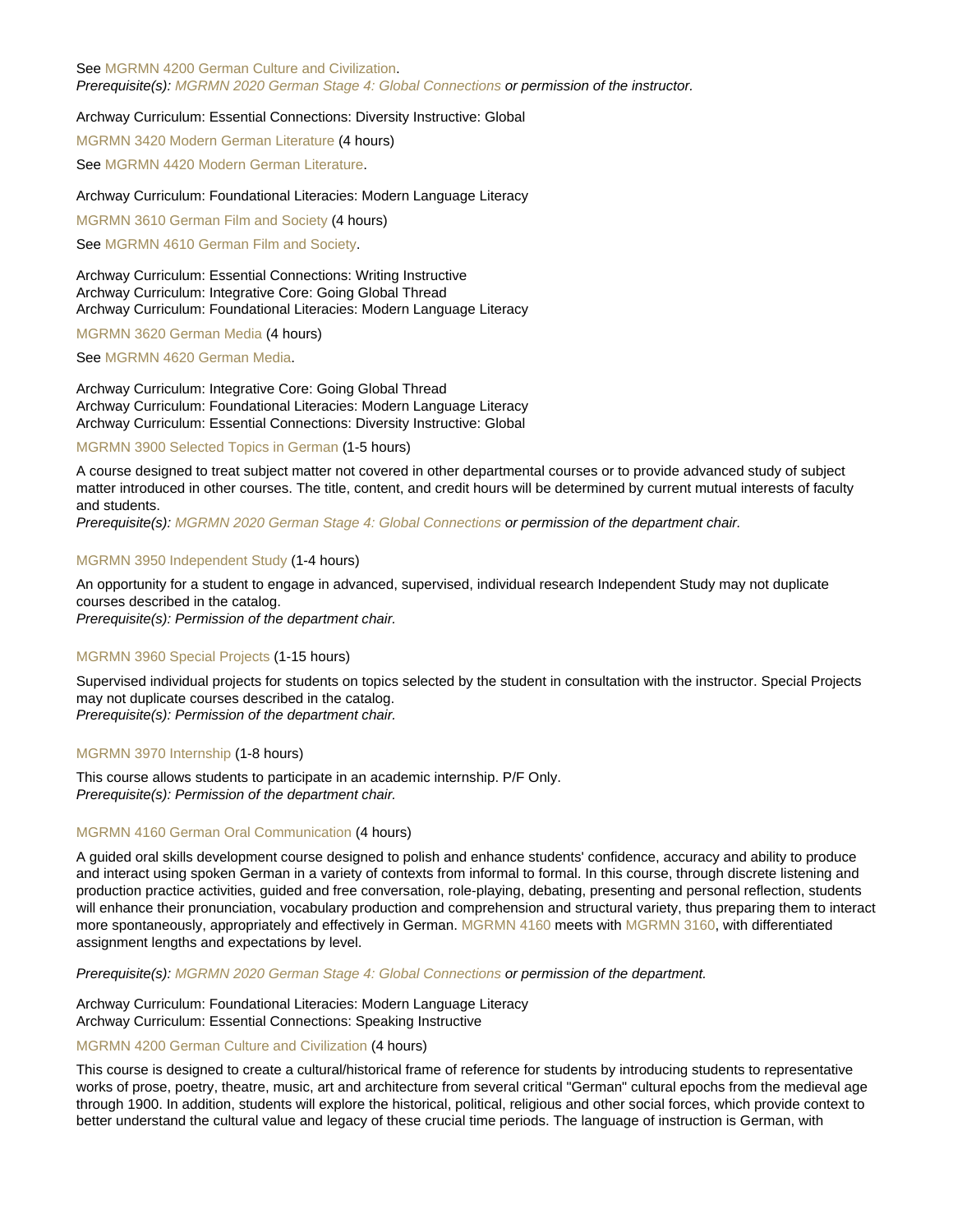differentiated assignments by level. [MGRMN 4200](https://catalog.nebrwesleyan.edu/cc/2021-2022/course/362668) meets with [MGRMN 3200](https://catalog.nebrwesleyan.edu/cc/2021-2022/course/362658), with differentiated assignment lengths and expectations by level.

Prerequisite(s): [MGRMN 2020 German Stage 4: Global Connections](https://catalog.nebrwesleyan.edu/cc/2021-2022/course/362652) or permission of the instructor.

## Archway Curriculum: Essential Connections: Diversity Instructive: Global

## [MGRMN 4420 Modern German Literature](https://catalog.nebrwesleyan.edu/node/362670) (4 hours)

Modern German Literature is a dual-level course that provides students with a survey of representative short prose, a novel and excerpts, plays and excerpts and poetry from the fin de siecle through WWI, WWII exile writers, postwar literature, from both GDR/BRD and works since the reunification to the end of the twentieth century. While the bulk of the writers we cover are from Germany, there are representative works by Austrian and Swiss writers as well. We will explore the relevance of this literature in its historical context as well as discuss themes and analyze symbolism present in the texts. [MGRMN 4420](https://catalog.nebrwesleyan.edu/cc/2021-2022/course/362670) meets with [MGRMN](https://catalog.nebrwesleyan.edu/cc/2021-2022/course/362660) [3420](https://catalog.nebrwesleyan.edu/cc/2021-2022/course/362660), with differentiated assignment lengths and expectations by level.

Prerequisite(s): [MGRMN 2020 German Stage 4: Global Connections](https://catalog.nebrwesleyan.edu/cc/2021-2022/course/362652) or permission of the department chair.

## Archway Curriculum: Foundational Literacies: Modern Language Literacy

## [MGRMN 4610 German Film and Society](https://catalog.nebrwesleyan.edu/node/362672) (4 hours)

German Film and Society is a dual-level German skills enhancement course that uses as its context the study of post-unification German society and culture in all its diversity as reflected through films produced since 1990. Topics include: coming to terms with history, fascism, the Holocaust, generational issues, identity, immigrant experiences, politics and power, reunification, social and cultural traditions and terrorism. Required course readings, lectures and discussion related to each film provide a context and the necessary vocabulary to incorporate into discussions and compositions. Throughout the semester, students will work semi-independently and with instructor guidance as needed to reinforce key grammatical concepts and style to add depth and variety to their writing. [MGRMN 4610](https://catalog.nebrwesleyan.edu/cc/2021-2022/course/362672) meets with [MGRMN 3610](https://catalog.nebrwesleyan.edu/cc/2021-2022/course/362662), with differentiated assignment lengths and expectations by level.

Prerequisite(s): [MGRMN 2020 German Stage 4: Global Connections](https://catalog.nebrwesleyan.edu/cc/2021-2022/course/362652) or permission of the department chair.

Archway Curriculum: Foundational Literacies: Modern Language Literacy Archway Curriculum: Essential Connections: Writing Instructive Archway Curriculum: Integrative Core: Going Global Thread

## [MGRMN 4620 German Media](https://catalog.nebrwesleyan.edu/node/362673) (4 hours)

German Media is a dual-level (ACTFL High Intermediate/Advanced Low) German skills development course which uses as its context contemporary themes that appear in the various media outlets in German-speaking countries. Students will develop their skills, vocabulary and confidence to comprehend, summarize, discuss, analyze, and report on native German newspaper and magazine articles, radio and TV broadcasts. Common themes include "Europe" and the European Union, Germany's global engagement, the economic, political, and social circumstances and culture/Culture in these countries, but other themes arise in the course of any given semester. In addition to news items chosen by the instructor, students will read and select items of interest to present and discuss with classmates. This course also provides students with the opportunity to compare/contrast German language treatment of local and international themes with that found in U.S. media outlets and to present their own formal media reports. The language of instruction is German, with differentiated assignment lengths and expectations by level. [MGRMN 4620](https://catalog.nebrwesleyan.edu/cc/2021-2022/course/362673) meets with [MGRMN 3620](https://catalog.nebrwesleyan.edu/cc/2021-2022/course/362663), with differentiated assignment lengths and expectations by level. Prerequisite(s): [MGRMN 2020 German Stage 4: Global Connections](https://catalog.nebrwesleyan.edu/cc/2021-2022/course/362652) or permission of the instructor.

Archway Curriculum: Foundational Literacies: Modern Language Literacy Archway Curriculum: Essential Connections: Diversity Instructive: Global Archway Curriculum: Integrative Core: Going Global Thread

## [MGRMN 4900 Selected Topics in German](https://catalog.nebrwesleyan.edu/node/362674) (1-5 hours)

A course designed to treat subject matter not covered in other departmental courses or to provide advanced study of subject matter introduced in other courses. The title, content, and credit hours will be determined by current mutual interests of faculty and students.

Prerequisite(s): [MGRMN 2020 German Stage 4: Global Connections](https://catalog.nebrwesleyan.edu/cc/2021-2022/course/362652) or permission of the department chair.

## [MGRMN 4910 Directed Readings](https://catalog.nebrwesleyan.edu/node/362675) (1-6 hours)

An opportunity for students, under the supervision of a faculty member, to pursue scientific literature not covered in other coursework.

## [MGRMN 4950 Independent Study](https://catalog.nebrwesleyan.edu/node/362676) (1-4 hours)

An opportunity for a student to engage in advanced, supervised, individual research. Independent Study may not duplicate courses described in the catalog.

Prerequisite(s): Senior standing or permission of the department chair.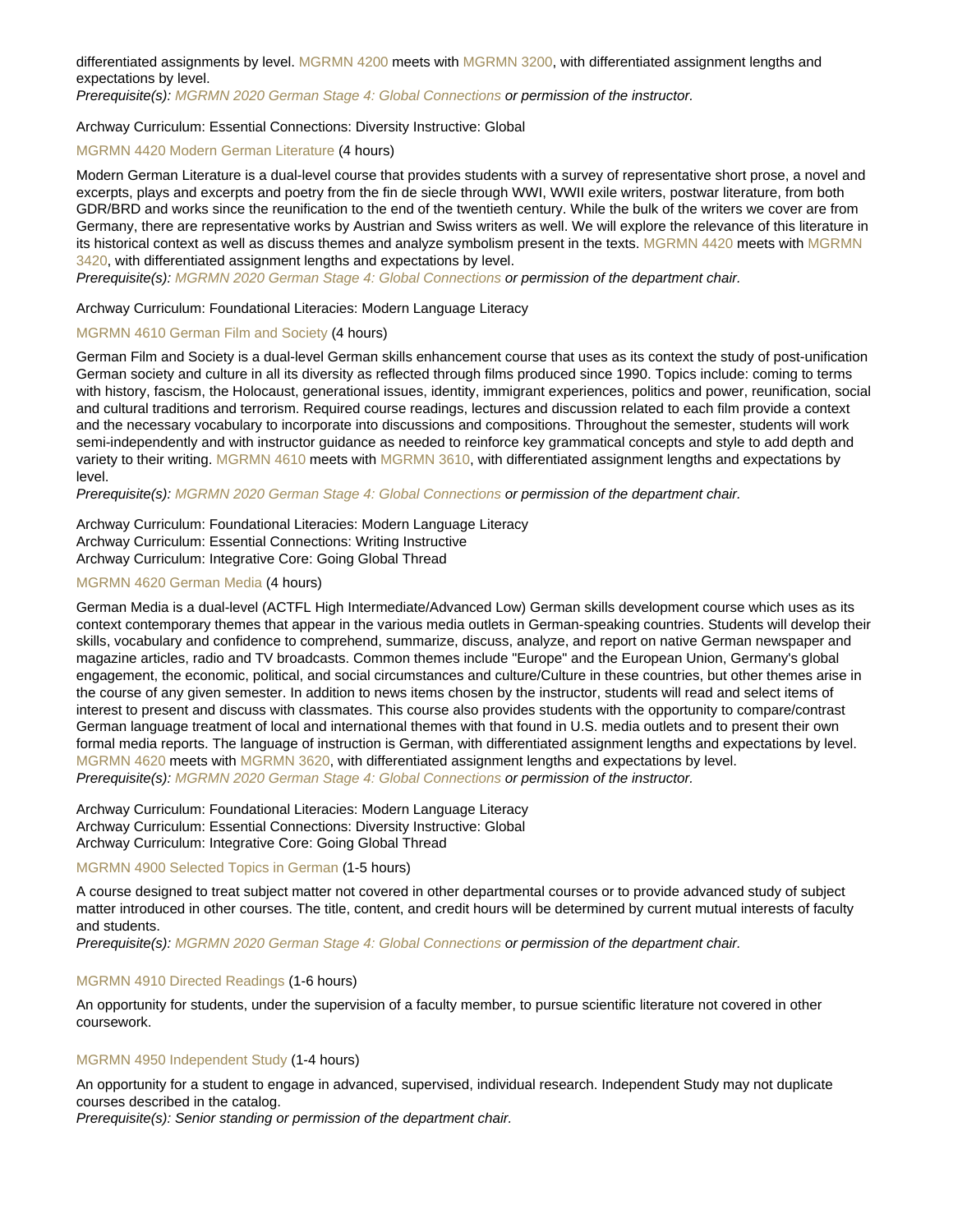## [MGRMN 4960 Special Projects](https://catalog.nebrwesleyan.edu/node/362677) (1-15 hours)

Supervised individual projects for students on topics selected by the student in consultation with the instructor. Special Projects may not duplicate courses described in the catalog. Prerequisite(s): Permission of the department chair.

#### [MGRMN 4970 Internship](https://catalog.nebrwesleyan.edu/node/362678) (1-8 hours)

This course allows students to participate in an academic internship. P/F Only. Prerequisite(s): Permission of the department chair.

## [MJPAN 1010 Japanese Stage 1: Personal Perspectives](https://catalog.nebrwesleyan.edu/node/362682) (5 hours)

Stage 1: Personal Perspectives begins the development of the basic concepts of Japanese language and culture, thus providing the necessary knowledge and skills for students to interact in Japanese about familiar topics. No P/F. (Normally offered each fall semester.)

## [MJPAN 1020 Japanese Stage 2: Personal Connections](https://catalog.nebrwesleyan.edu/node/362683) (5 hours)

A continuation of Stage 1: Personal Perspectives, Stage 2: Personal Connections expands on the basic concepts of Japanese language and culture, thus providing the necessary knowledge and skills for students to interact in Japanese about familiar topics. No P/F.

Prerequisite(s): [MJPAN 1010 Japanese Stage 1: Personal Perspectives](https://catalog.nebrwesleyan.edu/cc/2021-2022/course/362682).

(Normally offered each spring semester.)

## Archway Curriculum: Foundational Literacies: Modern Language Literacy

## [MJPAN 2010 Japanese Stage 3: Cultural Perspectives](https://catalog.nebrwesleyan.edu/node/362688) (5 hours)

Stage 3: Cultural Perspectives invites students to explore cultural perspectives of Japan and their own as they review and develop their listening, speaking, reading, and writing skills and intercultural competence, thereby enhancing their ability to interact in Japanese with more confidence on familiar topics.

Prerequisite(s): [MJPAN 1020 Japanese Stage 2: Personal Connections.](https://catalog.nebrwesleyan.edu/cc/2021-2022/course/362683)

(Normally offered each fall semester.)

Archway Curriculum: Foundational Literacies: Modern Language Literacy

## [MJPAN 2020 Japanese Stage 4: Global Connections](https://catalog.nebrwesleyan.edu/node/362689) (5 hours)

Stage 4: Global Connections invites students to enhance their intercultural and linguistic competence by exploring cultural, geographical, historical, and social perspectives of Japan as they develop their listening, speaking, reading, and writing skills and intercultural competence, thereby allowing them to engage and interact more effectively with native speakers of Japanese. Prerequisite(s): [MJPAN 2010 Japanese Stage 3: Cultural Perspectives.](https://catalog.nebrwesleyan.edu/cc/2021-2022/course/362688)

(Normally offered each spring semester.)

Archway Curriculum: Foundational Literacies: Modern Language Literacy Archway Curriculum: Integrative Core: Going Global Thread

#### [MJPAN 2030 Perspectives In Language And Culture](https://catalog.nebrwesleyan.edu/node/363570) (5 hours)

An intermediate-level language course, [MJPAN 2030 Perspectives In Language And Culture](https://catalog.nebrwesleyan.edu/cc/2021-2022/course/363570) invites students to explore cultural perspectives of Japan and their own as they review and develop their listening, speaking, reading, and writing skills and intercultural competence through task-based learning, thereby enhancing their ability to interact in Japanese with more confidence on familiar topics. This is a non-sequential, intermediate-level course that may be taken before or after [MJPAN 2040.](https://catalog.nebrwesleyan.edu/cc/2021-2022/course/363571)

Prerequisite(s): [MJPAN 1020 Japanese Stage 2: Personal Connections](https://catalog.nebrwesleyan.edu/cc/2021-2022/course/362683) or appropriate placement.

Normally offered Fall semester.

Archway Curriculum: Foundational Literacies: Modern Language Literacy Archway Curriculum: Integrative Core: Going Global Thread

[MJPAN 2040 Connections In Language And Culture](https://catalog.nebrwesleyan.edu/node/363571) (5 hours)

An intermediate-level language course, [MJPAN 2040 Connections In Language And Culture](https://catalog.nebrwesleyan.edu/cc/2021-2022/course/363571) invites students to enhance their intercultural and linguistic competence by exploring cultural, geographical, historical, and social perspectives of Japan as they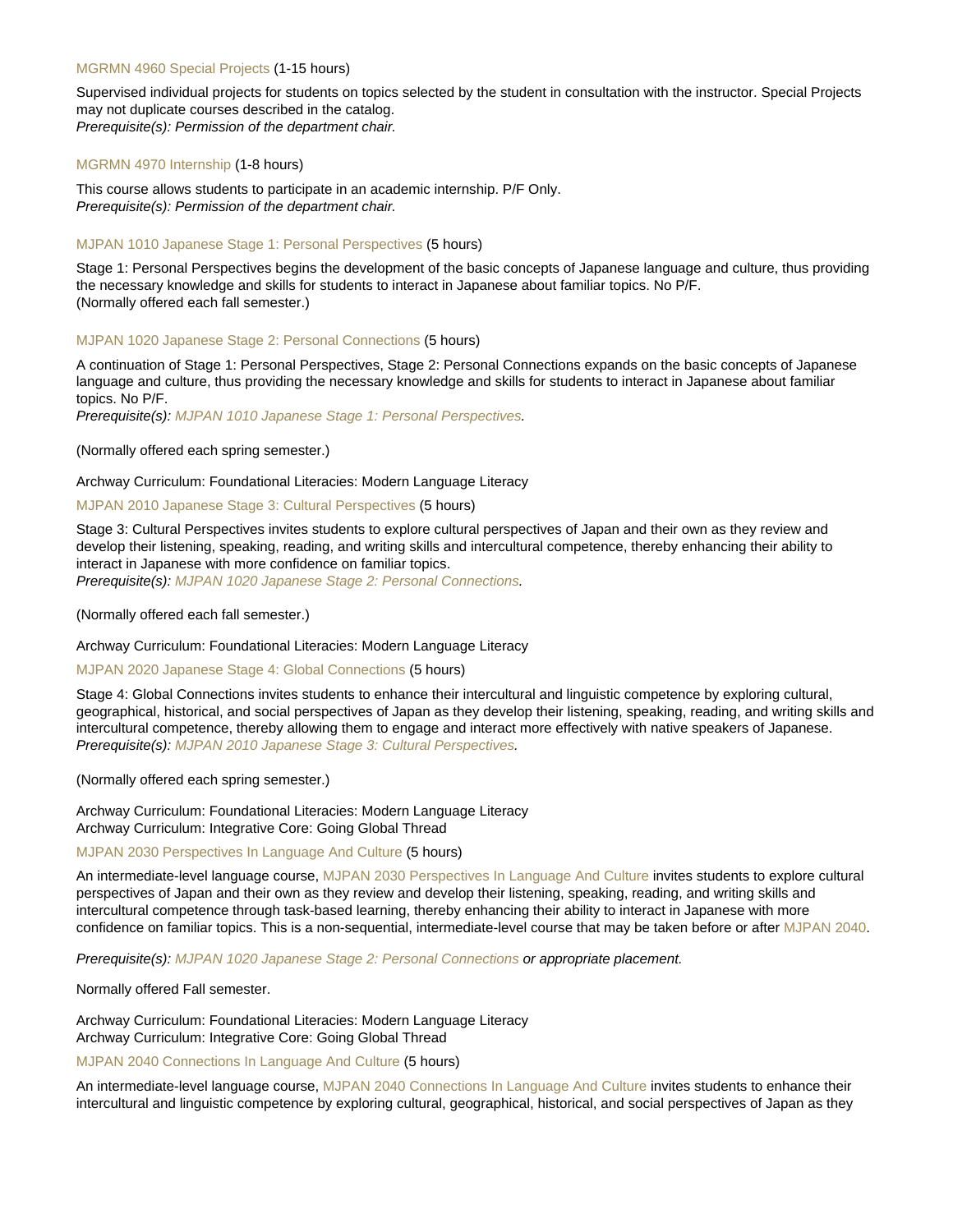develop their listening, speaking, reading, and writing skills and intercultural competence through task-based learning, thereby allowing them to engage and interact more effectively with speakers of Japanese. This is a non-sequential, intermediate-level course that may be taken before or after [MJPAN 2030.](https://catalog.nebrwesleyan.edu/cc/2021-2022/course/363570)

Prerequisite(s): [MJPAN 1020 Japanese Stage 2: Personal Connections](https://catalog.nebrwesleyan.edu/cc/2021-2022/course/362683) or appropriate placement.

Normally offered each Spring semester.

Archway Curriculum: Foundational Literacies: Modern Language Literacy Archway Curriculum: Integrative Core: Going Global Thread

## [MJPAN 2050 Japanese Language And Writing](https://catalog.nebrwesleyan.edu/node/363572) (2 hours)

[MJPAN 2050 Japanese Language And Writing](https://catalog.nebrwesleyan.edu/cc/2021-2022/course/363572) is a guided writing course designed to further develop students' ability to communicate more effectively in Japanese. Students will enhance their vocabulary, review challenging structures and learn to self-edit to avoid common errors as they write formal and informal messages and letters, instructions, autobiographical statements, journal entries and comments, current events reports, reactions, descriptions and summaries.

Pre-requisite(s): [MJPAN 2020 Japanese Stage 4: Global Connections](https://catalog.nebrwesleyan.edu/cc/2021-2022/course/362689), [MJPAN 2030 Perspectives In Language And Culture,](https://catalog.nebrwesleyan.edu/cc/2021-2022/course/363570) or [MJPAN 2040 Connections In Language And Culture](https://catalog.nebrwesleyan.edu/cc/2021-2022/course/363571).

#### [MJPAN 2060 Japanese Conversation](https://catalog.nebrwesleyan.edu/node/363573) (2 hours)

This dual-level course is designed to provide continued practice in speaking Japanese and further develop oral proficiency and intercultural competence. Topics will vary each semester. Class will be conducted in Japanese and is designed for advancedlevel language students and heritage speakers. This course may be repeated.

Pre-requisite(s): [MJPAN 2020 Japanese Stage 4: Global Connections](https://catalog.nebrwesleyan.edu/cc/2021-2022/course/362689), [MJPAN 2030 Perspectives In Language And Culture,](https://catalog.nebrwesleyan.edu/cc/2021-2022/course/363570) or [MJPAN 2040 Connections In Language And Culture](https://catalog.nebrwesleyan.edu/cc/2021-2022/course/363571).

## [MJPAN 3050 Japanese Language And Writing](https://catalog.nebrwesleyan.edu/node/363574) (2 hours)

[MJPAN 3050 Japanese Language And Writing](https://catalog.nebrwesleyan.edu/cc/2021-2022/course/363574) is a guided writing course designed to further develop students' ability to communicate more effectively in Japanese. Students will enhance their vocabulary, review challenging structures and learn to self-edit to avoid common errors as they write formal and informal messages and letters, instructions, autobiographical statements, journal entries and comments, current events reports, reactions, descriptions and summaries.

Pre-requisite(s): 8 credits at MJPAN 2000-level.

#### [MJPAN 3060 Japanese Conversation](https://catalog.nebrwesleyan.edu/node/363575) (2 hours)

This dual-level course is designed to provide continued practice in speaking Japanese and further develop oral proficiency and intercultural competence. Topics will vary each semester. Class will be conducted in Japanese and is designed for advancedlevel language students and heritage speakers. This course may be repeated.

Pre-requisite(s): 8 credits from MJPAN 2000-level.

#### [MJPAN 3950 Independent Study](https://catalog.nebrwesleyan.edu/node/362816) (1-4 hours)

An opportunity for a student to engage in advanced, supervised, individual research. Independent Study may not duplicate courses described in the catalog.

Prerequisite(s): Permission of the department chair.

## [MJPAN 4010 Advanced Japanese](https://catalog.nebrwesleyan.edu/node/363114) (2 hours)

This course is designed for students who have returned from studying for one year in Japan. This course aims to further develop overall language skills in speaking, listening, reading and writing in intermediate-high to advanced level proficiency in Japanese along with developing intercultural competency. Course may be repeated.

Prerequisite(s): Two semesters of study in Japan and approval of Department Chair.

## [MJPAN 4900 Selected Topics](https://catalog.nebrwesleyan.edu/node/362698) (1-5 hours)

A course designed to treat subject matter not covered in other departmental courses or to provide advanced study of subject matter introduced in other courses. The title, content, and credit hours will be determined by current mutual interests of faculty and students.

Prerequisite(s): [MJPAN 2020 Japanese Stage 4: Global Connections](https://catalog.nebrwesleyan.edu/cc/2021-2022/course/362689) or permission of the instructor.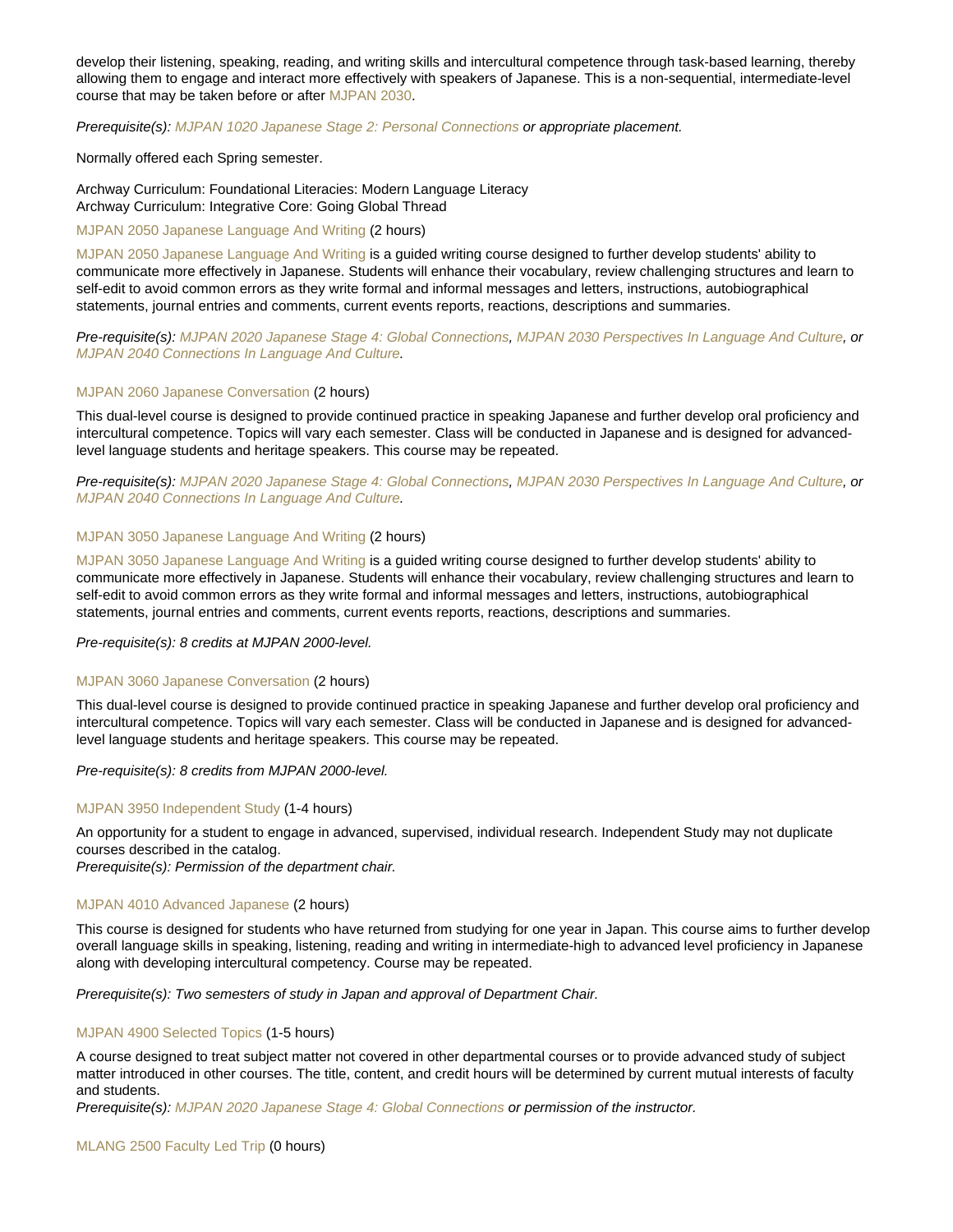Our faculty regularly lead short-term study trips abroad during the summer. Locations include Spain, Mexico, Japan, Germany, and Austria. Credits available vary by program and student language level. Detailed information about current trips and credits is available through the Modern Language Department of the Office of Global Engagement.

## Archway Curriculum: Essential Connections: Experiential Learning: Intensive

## [MLANG 2500ID Fac Led Trip: Identity Thread](https://catalog.nebrwesleyan.edu/node/363027) (0-4 hours)

NWU Faculty from a variety of disciplines offer short-term international study trips that explore the essential questions of the Identity Thread in a unique setting. Credits available vary by program. Detailed information about current trips and credits is available through the Modern Language Department, the Identity Thread Coordinator, or the Office of Global Engagement.

## Prerequisite(s): Permission of Thread Coordinator.

Archway Curriculum: Essential Connections: Experiential Learning: Intensive Archway Curriculum: Integrative Core: Identity Thread

#### [MLANG 2900 Selected Topics in Modern Languages](https://catalog.nebrwesleyan.edu/node/360537) (1-5 hours)

A course designed to treat subject matter not covered in other departmental courses or to provide intermediate level study of subject matter introduced in other courses. The title, content, and credit hours will be determined by current mutual interests of faculty and students.

## [MLANG 3010 Preparing For Education Abroad](https://catalog.nebrwesleyan.edu/node/363576) (1 hours)

This course is designed to prepare students who are considering or planning to go abroad for study, work, or volunteer/service learning by investigating the many facets of facing life in another culture. Topics to be covered include intercultural communication, cross-cultural value systems, foreign academic systems, cultural self-awareness, and challenges and opportunities that are unique to language-learning abroad.This course will give students the tools to make their experience more successful and rewarding. The course is designed for both the student who has already applied for a program and for the student just beginning to explore the idea of going abroad.P/F only. Offered every semester.

## [MLANG 3020 Engaging In Study Abroad](https://catalog.nebrwesleyan.edu/node/363577) (1 hours)

This course is designed to engage students in meaningful activities while studying abroad, to maintain a connection with students while abroad, and to foster continued development of skills and knowledge during the study abroad period. Students will be introduced to specific strategies in culture and/or language learning in the target culture to help students achieve an experience in the host culture that is meaningful and productive. Students take this course concurrently with their first-semester study-abroad experience. Offered every semester.

Archway Curriculum: Essential Connections: Diversity Instructive: Global Archway Curriculum: Essential Connections: Experiential Learning: Intensive Archway Curriculum: Integrative Core: Going Global Thread

## [MLANG 3030 Processing The International Experience](https://catalog.nebrwesleyan.edu/node/363578) (1 hours)

This class is for students who have successfully completed a semester or year of study abroad?or international internship. Students will process that experience further by analyzing specific cultural and educational experiences and interacting with students who have had similar experiences abroad.P/F only. Offered every semester.

Archway Curriculum: Essential Connections: Discourse Instructive Archway Curriculum: Essential Connections: Experiential Learning: Intensive

## [MLANG 3900 Selected Topics in Modern Languages](https://catalog.nebrwesleyan.edu/node/360540) (3 hours)

A course designed to treat subject matter not covered in other departmental courses or to provide advanced study of subject matter introduced in other courses. The title, content, and credit hours will be determined by current mutual interests of faculty and students.

Prerequisite(s): Permission of the department chair.

#### [MLANG 3950 Independent Study](https://catalog.nebrwesleyan.edu/node/360541) (1-12 hours)

An opportunity for a student to engage in advanced, supervised, individual research. Independent Study may not duplicate courses described in the catalog. Prerequisite(s): Permission of the department chair.

## [MLANG 3960 Special Projects](https://catalog.nebrwesleyan.edu/node/361527) (1-15 hours)

Supervised individual projects for students on topics selected by the student in consultation with the instructor. Special Projects may not duplicate courses described in the catalog.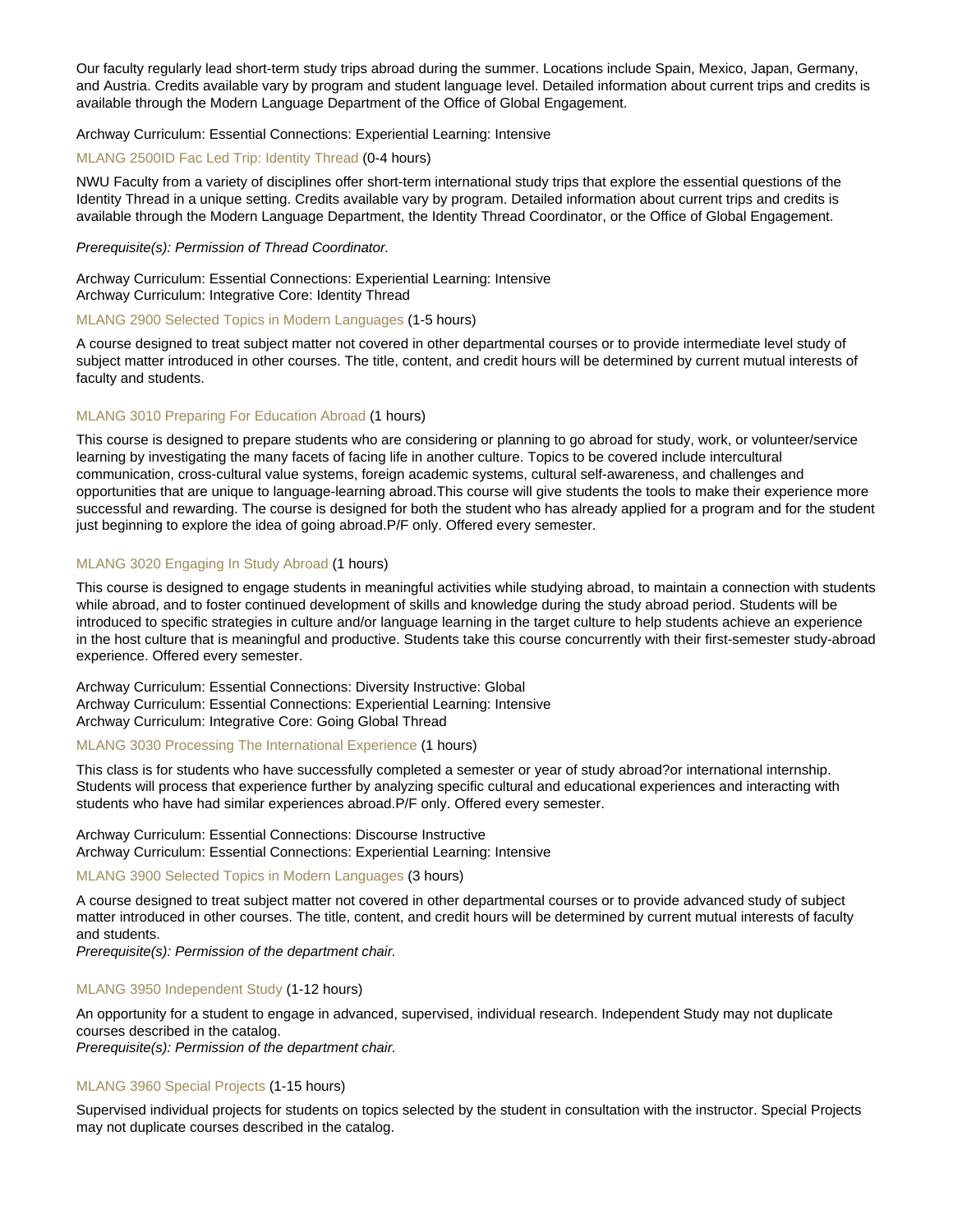## Prerequisite(s): Permission of the department chair.

## [MLANG 3970 Internship](https://catalog.nebrwesleyan.edu/node/361528) (1-8 hours)

This course allows students to participate in an academic internship. P/F Only. Prerequisite(s): Permission of the department chair.

## [MLANG 4900 Selected Topics in Modern Languages](https://catalog.nebrwesleyan.edu/node/360543) (3 hours)

A course designed to treat subject matter not covered in other departmental courses or to provide advanced study of subject matter introduced in other courses. The title, content, and credit hours will be determined by current mutual interests of faculty and students.

Prerequisite(s): Permission of the department chair.

## [MLANG 4950 Independent Study](https://catalog.nebrwesleyan.edu/node/360544) (1-12 hours)

An opportunity for a student to engage in advanced, supervised research. Independent Study may not duplicate courses described in the catalog.

Prerequisite(s): Permission of the department chair.

## [MLANG 4960 Special Projects](https://catalog.nebrwesleyan.edu/node/360545) (1-15 hours)

Supervised work on an approved project involving subject matter not included in any of the standard courses. Projects are normally developed individually but may be developed in organized groups. Students should designate the area of work and seek departmental approval in the semester prior to registration. When [MLANG 4960 Special Projects](https://catalog.nebrwesleyan.edu/cc/2021-2022/course/360545) is taken to fulfill the senior comprehensive requirement, the exit interview process will be part of the course requirements. Prerequisite(s): Permission of the department chair.

## [MLANG 4970 Internship](https://catalog.nebrwesleyan.edu/node/360546) (1-8 hours)

This course allows students to participate in an academic internship. P/F Only. Prerequisite(s): Permission of the department chair.

## [MLANG 4980 Senior Capstone](https://catalog.nebrwesleyan.edu/node/360751) (1 hour)

Senior Capstone is a culmination course in which students reflect on their academic growth, integrate knowledge, carry out an assessment of their academic career, develop professional materials, and prepare for the transition from their undergraduate education into their future professions. This course is taken during the student's last year in residence at Nebraska Wesleyan University and concurrent with or after completing [MLANG 4990 Senior Project.](https://catalog.nebrwesleyan.edu/cc/2021-2022/course/363579)

Prerequisite(s)/Co-requisite(s): [MLANG 4990 Senior Project.](https://catalog.nebrwesleyan.edu/cc/2021-2022/course/363579)

Archway Curriculum: Essential Connections: Writing Instructive Archway Curriculum: Essential Connections: Speaking Instructive Archway Curriculum: Essential Connections: Experiential Learning: Intensive

## [MLANG 4990 Senior Project](https://catalog.nebrwesleyan.edu/node/363579) (2 hours)

This senior-level research and writing seminar supports the student's individual work on an approved Senior Project. This course is required of graduating majors and taken prior to or concurrent with [MLANG 4980 Senior Capstone.](https://catalog.nebrwesleyan.edu/cc/2021-2022/course/360751)

Prerequisite(s): Senior standing and permission of Department Chair.

Archway Curriculum: Essential Connections: Writing Instructive Archway Curriculum: Essential Connections: Experiential Learning: Intensive

#### [MSPAN 1000 Stage 1 Spanish Review](https://catalog.nebrwesleyan.edu/node/362706) (2 hours)

An introductory-level Spanish language course designed to serve those students who need a review of [MSPAN 1010 Spanish](https://catalog.nebrwesleyan.edu/cc/2021-2022/course/362707) [Stage 1: Personal Perspectives](https://catalog.nebrwesleyan.edu/cc/2021-2022/course/362707) before continuing on to take [MSPAN 1020 Spanish Stage 2: Personal Connections.](https://catalog.nebrwesleyan.edu/cc/2021-2022/course/362708) It covers all [MSPAN 1010](https://catalog.nebrwesleyan.edu/cc/2021-2022/course/362707) material but in a faster and more condensed format. No P/F. Prerequisite(s): Minimum of one year of Spanish study in high school. (Normally offered fall semester.)

## [MSPAN 1010 Spanish Stage 1: Personal Perspectives](https://catalog.nebrwesleyan.edu/node/362707) (4 hours)

Stage 1: Personal Perspectives begins the development of the basic concepts of Spanish language and culture, thus providing the necessary knowledge and skills for students to interact in Spanish about familiar topics. No P/F. (Normally offered each semester.)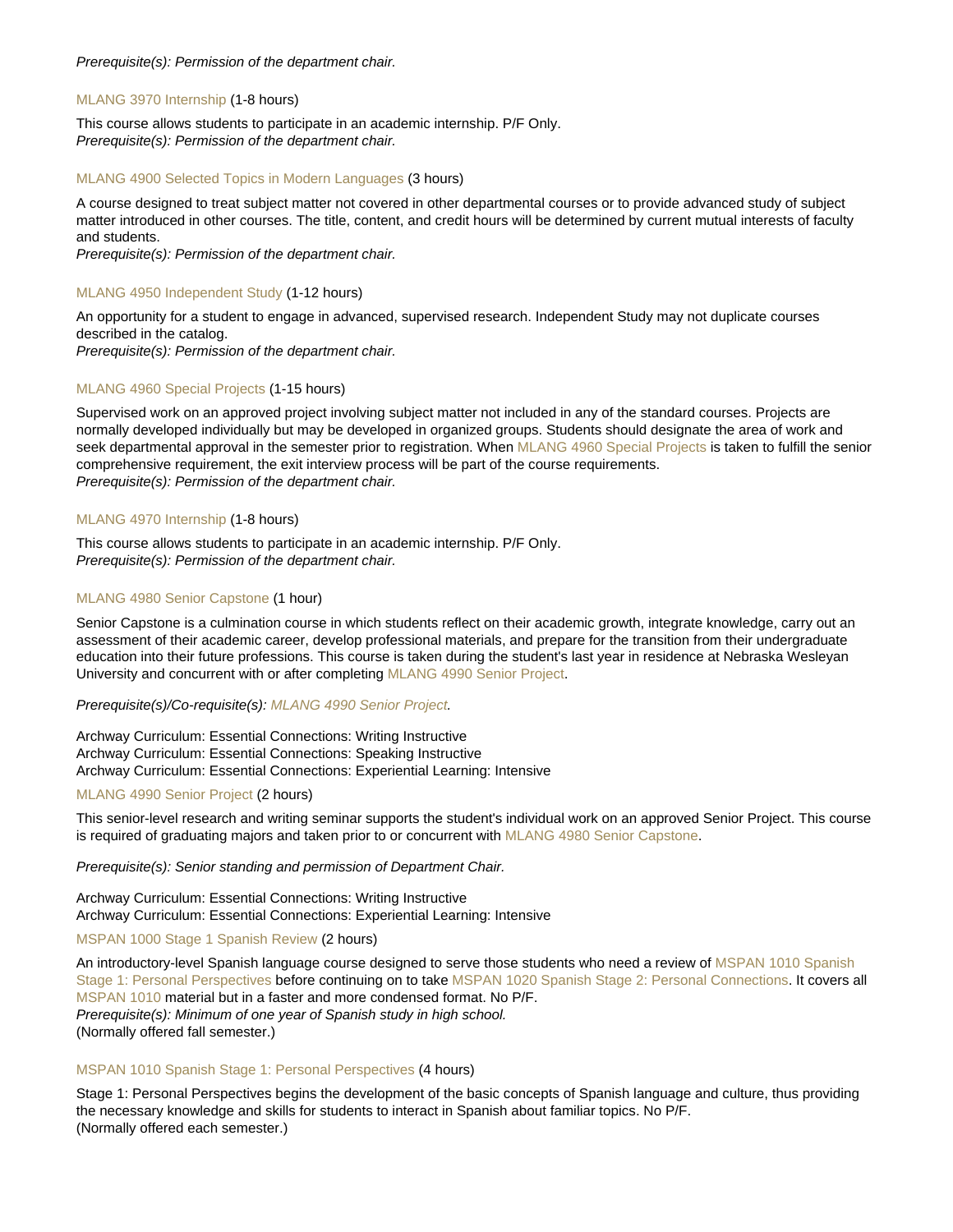## [MSPAN 1020 Spanish Stage 2: Personal Connections](https://catalog.nebrwesleyan.edu/node/362708) (4 hours)

A continuation of Stage 1: Personal Perspectives, Stage 2: Personal Connections expands on the basic concepts of Spanish language and culture, thus providing the necessary knowledge and skills for students to interact in Spanish about familiar topics. No P/F.

Prerequisite(s): [MSPAN 1010 Spanish Stage 1: Personal Perspectives](https://catalog.nebrwesleyan.edu/cc/2021-2022/course/362707) or appropriate placement.

#### (Normally offered each semester.)

Archway Curriculum: Foundational Literacies: Modern Language Literacy

[MSPAN 1900 Selected Topics in Spanish](https://catalog.nebrwesleyan.edu/node/362711) (1-3 hours)

A course designed to treat subject matter not covered in other departmental courses for students who have not reached the intermediate level. The title, content, and credit hours will be determined by current mutual interests of faculty and students.

## [MSPAN 2010 Spanish Stage 3: Cultural Perspectives](https://catalog.nebrwesleyan.edu/node/362804) (4 hours)

Stage 3: Cultural Perspectives invites students to explore cultural perspectives of Spanish-speaking countries and their own as they review and develop their listening, speaking, reading, and writing skills and intercultural competence, thereby enhancing their ability to interact in Spanish with more confidence on familiar topics.

Prerequisite(s): [MSPAN 1020 Spanish Stage 2: Personal Connections](https://catalog.nebrwesleyan.edu/cc/2021-2022/course/362708) or appropriate placement.

#### (Normally offered each semester.)

Archway Curriculum: Foundational Literacies: Modern Language Literacy

## [MSPAN 2020 Spanish Stage 4: Global Connections](https://catalog.nebrwesleyan.edu/node/362715) (4 hours)

Stage 4: Global Connections invites students to enhance their intercultural and linguistic competence by exploring cultural, geographical, historical, and social perspectives of Spanish-speaking countries as they develop their listening, speaking, reading, and writing skills and intercultural competence, thereby allowing them to engage and interact more effectively with native speakers of Spanish.

Prerequisite(s): [MSPAN 2010 Spanish Stage 3: Cultural Perspectives](https://catalog.nebrwesleyan.edu/cc/2021-2022/course/362804) or appropriate placement.

## (Normally offered each semester.)

Archway Curriculum: Foundational Literacies: Modern Language Literacy Archway Curriculum: Integrative Core: Going Global Thread

## [MSPAN 2050 Spanish For Healthcare](https://catalog.nebrwesleyan.edu/node/363115) (3 hours)

This intermediate-level Spanish course teaches the use of the Spanish language in health, wellness, and healthcare settings, focusing on building vocabulary and intercultural competence.

Prerequisite(s): [MSPAN 2010 Spanish Stage 3: Cultural Perspectives](https://catalog.nebrwesleyan.edu/cc/2021-2022/course/362804) or equivalent or permission of the Department Chair.

Archway Curriculum: Foundational Literacies: Modern Language Literacy Archway Curriculum: Essential Connections: Diversity Instructive: U.S. Archway Curriculum: Foundational Literacies: Modern Language Literacy (Adult Program)

## [MSPAN 2900 Selected Topics in Spanish](https://catalog.nebrwesleyan.edu/node/362716) (1-5 hours)

A course designed to treat subject matter not covered in other departmental courses or to provide intermediate level study of subject matter introduced in other courses. The title, content, and credit hours will be determined by current mutual interests of faculty and students. This course may be offered to meet a requirement for a major only by approval of the department chair.

#### [MSPAN 3010 Spanish Conversation](https://catalog.nebrwesleyan.edu/node/362720) (2 hours)

A "Core Skills" course designed to provide intensive practice in conversational Spanish. Students will prepare assigned discussion topics and/or readings and will make class presentations in Spanish. Prerequisite(s): [MSPAN 2020 Spanish Stage 4: Global Connections](https://catalog.nebrwesleyan.edu/cc/2021-2022/course/362715) or appropriate placement. Note: Students are encouraged to take two "Core Skills" courses (4 credit hours) concurrently.

Archway Curriculum: Foundational Literacies: Modern Language Literacy Archway Curriculum: Essential Connections: Speaking Instructive

#### [MSPAN 3020 Introduction to Spanish Phonetics](https://catalog.nebrwesleyan.edu/node/362721) (2 hours)

This "Core Skills" course provides an introduction to the study and practice of the sounds of Spanish with an emphasis on practical exercises for improving students' pronunciation of Spanish. In it students will study the major phonetic characteristics of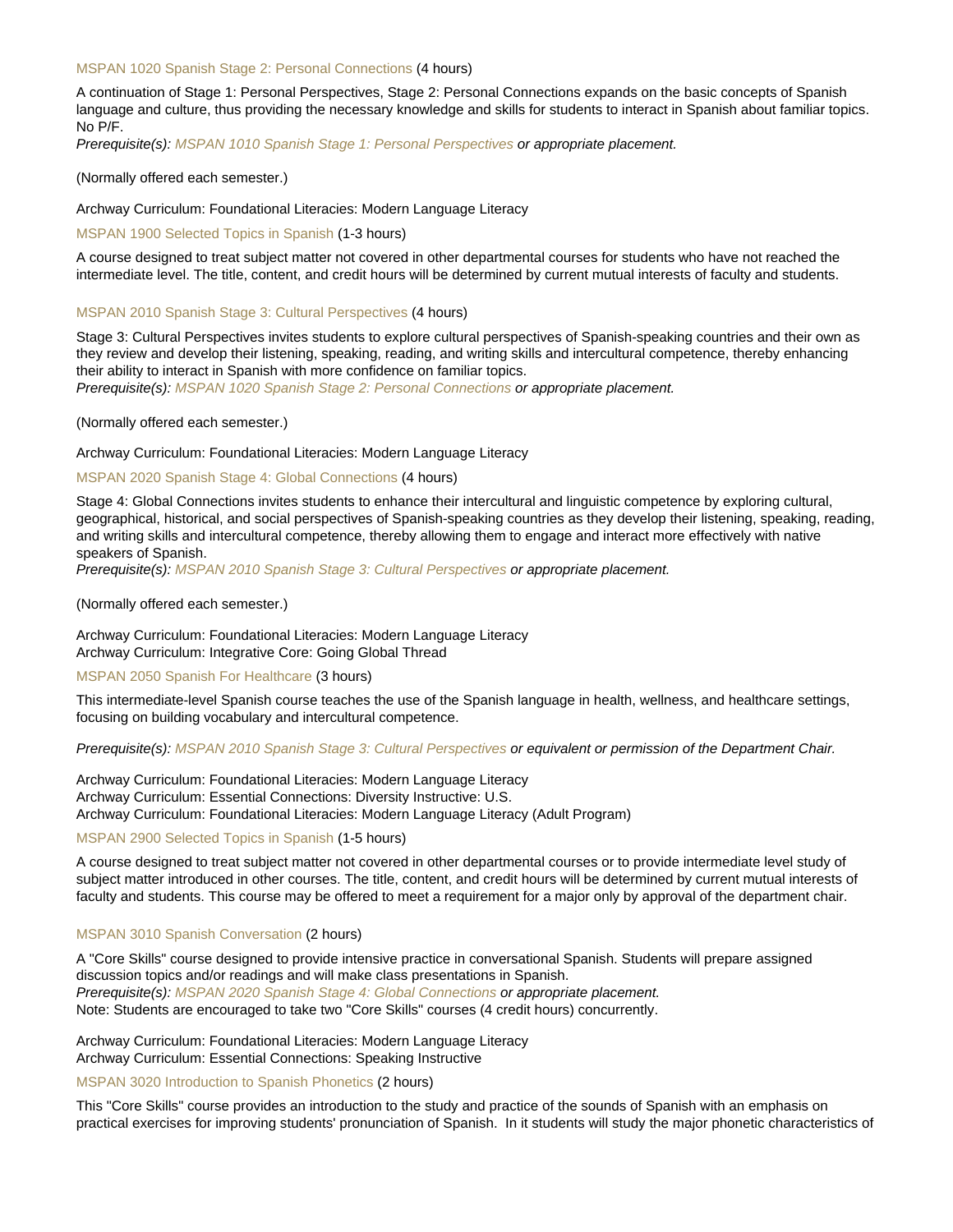regional varieties of the Spanish of Spain and Latin America. Topics to be covered in the course include the articulatory system, transcription and phonetic alphabets, and the similarities and differences between the sounds and pronunciation patterns of Spanish and English.

Prerequisite: [MSPAN 2020 Spanish Stage 4: Global Connections](https://catalog.nebrwesleyan.edu/cc/2021-2022/course/362715) or appropriate placement. Note: Students are encouraged to take two "Core Skills" courses (4 credit hours) concurrently.

Archway Curriculum: Foundational Literacies: Modern Language Literacy

## [MSPAN 3030 Reading Spanish](https://catalog.nebrwesleyan.edu/node/362722) (2 hours)

In this "Core Skills" course, students will read a variety of materials using specific strategies designed to help them comprehend texts taught in traditional literature classes as well as other materials written in Spanish. Prerequisite(s): [MSPAN 2020 Spanish Stage 4: Global Connections](https://catalog.nebrwesleyan.edu/cc/2021-2022/course/362715) or appropriate placement. Note: Students are encouraged to take two "Core Skills" courses (4 credit hours) concurrently.

Archway Curriculum: Foundational Literacies: Modern Language Literacy

## [MSPAN 3040 Spanish Grammar Review](https://catalog.nebrwesleyan.edu/node/362723) (2 hours)

A "Core Skills" course that presents a sequenced review of the grammar of the Spanish language, with an emphasis on areas of particular difficulty for persons whose first language is English.

Prerequisite(s): [MSPAN 2020 Spanish Stage 4: Global Connections](https://catalog.nebrwesleyan.edu/cc/2021-2022/course/362715) or appropriate placement. Note: Students are encouraged to take two "Core Skills" courses (4 credit hours) concurrently.

#### Archway Curriculum: Foundational Literacies: Modern Language Literacy

## [MSPAN 3050 Spanish Language and Writing](https://catalog.nebrwesleyan.edu/node/362724) (2 hours)

A "Core Skills" course, Spanish Language and Writing is a guided writing course designed to polish students' ability to communicate more effectively in Spanish. Students will enhance their vocabulary, review challenging structures and learn to selfedit to avoid common errors as they write formal and informal messages and letters, instructions, autobiographical statements, journal/blog entries and comments, informational documents, current events reports, reactions, descriptions and summaries. Prerequisite(s): [MSPAN 2020 Spanish Stage 4: Global Connections](https://catalog.nebrwesleyan.edu/cc/2021-2022/course/362715) or appropriate placement.

Archway Curriculum: Foundational Literacies: Modern Language Literacy Archway Curriculum: Essential Connections: Writing Instructive

#### [MSPAN 3060 Spanish Reading/Grammar Review](https://catalog.nebrwesleyan.edu/node/362778) (4 hours)

This "Core Skills" course provides guided practice in Spanish reading and a sequenced review of the grammar of the Spanish language, with an emphasis on areas of particular difficulty for persons whose first language is English. Students will read a variety of texts and will be introduced to strategies for interpreting and analyzing those texts. Prerequisite(s): [MSPAN 2020 Spanish Stage 4: Global Connections](https://catalog.nebrwesleyan.edu/cc/2021-2022/course/362715) or appropriate placement.

#### Archway Curriculum: Foundational Literacies: Modern Language Literacy

## [MSPAN 3100 Spanish Composition](https://catalog.nebrwesleyan.edu/node/362779) (4 hours)

A course designed to develop composition skills in Spanish. Students will study the grammatical and stylistic structures of the Spanish language and will complete assignments in a variety of genres and styles in Spanish. Prerequisite(s): Four credits from "Core Skills" courses ([MSPAN 3010](https://catalog.nebrwesleyan.edu/cc/2021-2022/course/362720), [MSPAN 3020,](https://catalog.nebrwesleyan.edu/cc/2021-2022/course/362721) [MSPAN 3030,](https://catalog.nebrwesleyan.edu/cc/2021-2022/course/362722) [MSPAN 3040](https://catalog.nebrwesleyan.edu/cc/2021-2022/course/362723), or [MSPAN](https://catalog.nebrwesleyan.edu/cc/2021-2022/course/362724) [3050](https://catalog.nebrwesleyan.edu/cc/2021-2022/course/362724)) or permission of the department chair.

Archway Curriculum: Essential Connections: Writing Instructive Archway Curriculum: Foundational Literacies: Modern Language Literacy

[MSPAN 3200 The Culture of Spain](https://catalog.nebrwesleyan.edu/node/362725) (4 hours)

See [MSPAN 4200 The Culture of Spain](https://catalog.nebrwesleyan.edu/cc/2021-2022/course/362744).

## Archway Curriculum: Integrative Core: Identity Thread Archway Curriculum: Foundational Literacies: Modern Language Literacy

[MSPAN 3300 Advanced Spanish Conversation](https://catalog.nebrwesleyan.edu/node/363513) (2 hours)

See [MSPAN 4300 Advanced Spanish Conversation](https://catalog.nebrwesleyan.edu/cc/2021-2022/course/363514).

Prerequisite(s): 6 credits from 3000 and/or 4000 level Spanish coursework or permission of the instructor.

[MSPAN 3410 Readings in Spanish Literature](https://catalog.nebrwesleyan.edu/node/362729) (4 hours)

See [MSPAN 4410 Readings in Spanish Literature.](https://catalog.nebrwesleyan.edu/cc/2021-2022/course/362748)

Archway Curriculum: Foundational Literacies: Modern Language Literacy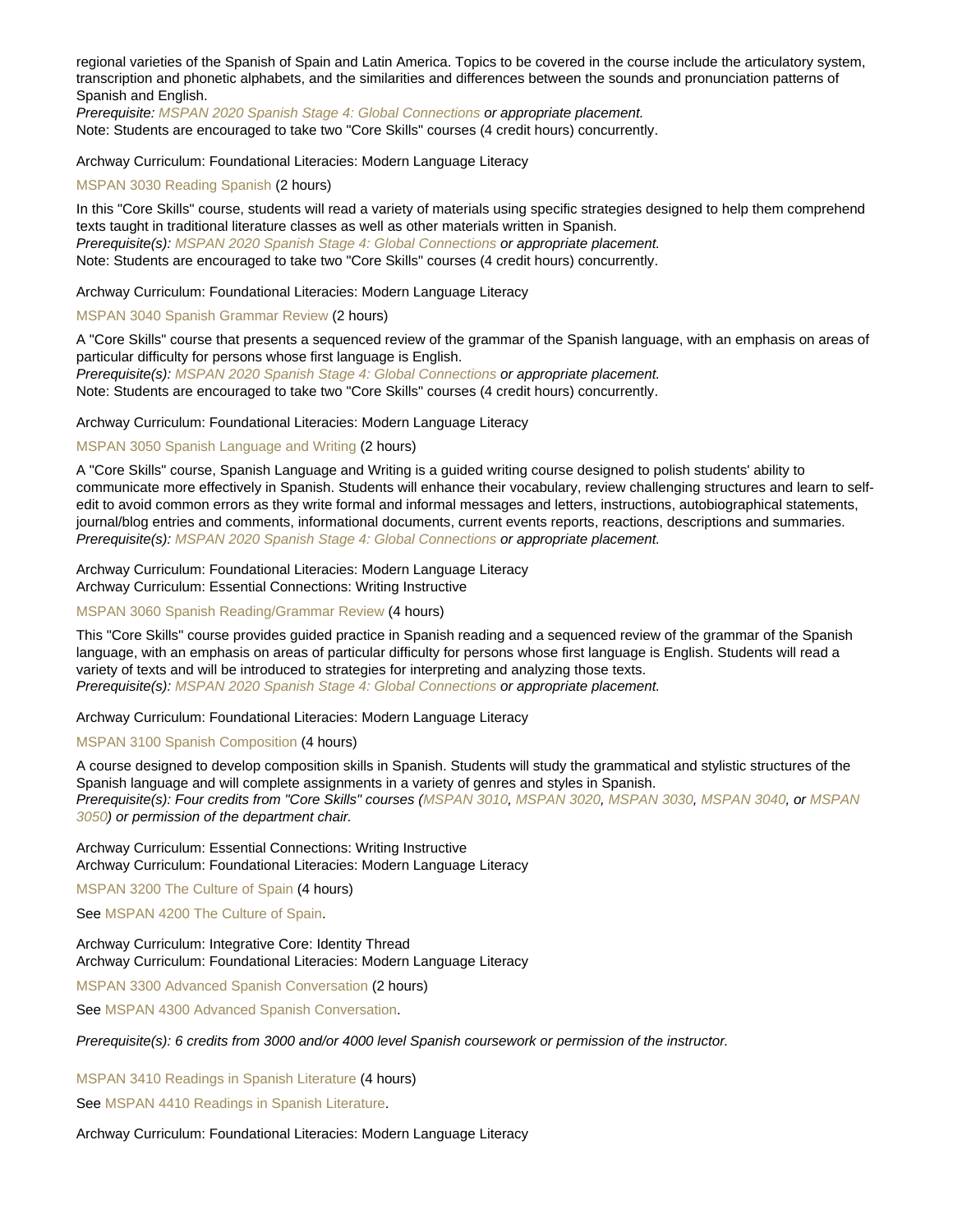## Archway Curriculum: Integrative Core: Going Global Thread

[MSPAN 3450 Adolescent Literature in Spanish](https://catalog.nebrwesleyan.edu/node/362733) (4 hours) See [MSPAN 4450 Adolescent Literature in Spanish](https://catalog.nebrwesleyan.edu/cc/2021-2022/course/362752).

Archway Curriculum: Foundational Literacies: Modern Language Literacy Archway Curriculum: Essential Connections: Discourse Instructive

[MSPAN 3460 U.S. Hispanic Literature and Society](https://catalog.nebrwesleyan.edu/node/362888) (2 hours)

See [MSPAN 4460 U.S. Hispanic Literature and Society](https://catalog.nebrwesleyan.edu/cc/2021-2022/course/362889).

Archway Curriculum: Essential Connections: Diversity Instructive: U.S. Archway Curriculum: Foundational Literacies: Modern Language Literacy

[MSPAN 3470 Latina/o Literature And Film](https://catalog.nebrwesleyan.edu/node/363580) (4 hours)

See [MSPAN 4470 Latina/o Literature And Film](https://catalog.nebrwesleyan.edu/cc/2021-2022/course/363581).

Archway Curriculum: Foundational Literacies: Modern Language Literacy Archway Curriculum: Essential Connections: Diversity Instructive: Global Archway Curriculum: Integrative Core: Going Global Thread

[MSPAN 3620 Introduction to Literary Translation](https://catalog.nebrwesleyan.edu/node/362736) (4 hours)

See [MSPAN 4620 Introduction to Literary Translation](https://catalog.nebrwesleyan.edu/cc/2021-2022/course/362755).

#### Archway Curriculum: Foundational Literacies: Modern Language Literacy Archway Curriculum: Integrative Core: Going Global Thread

[MSPAN 3700 Advanced Spanish Through Literature and Film](https://catalog.nebrwesleyan.edu/node/362737) (4 hours)

See [MSPAN 4700 Advanced Spanish Through Literature and Film](https://catalog.nebrwesleyan.edu/cc/2021-2022/course/362756).

Archway Curriculum: Foundational Literacies: Modern Language Literacy Archway Curriculum: Integrative Core: Going Global Thread

[MSPAN 3710 Introduction to Spanish Linguistics](https://catalog.nebrwesleyan.edu/node/362738) (4 hours)

See [MSPAN 4710 Introduction to Spanish Linguistics](https://catalog.nebrwesleyan.edu/cc/2021-2022/course/362757).

## Archway Curriculum: Foundational Literacies: Modern Language Literacy

#### [MSPAN 3900 Selected Topics in Spanish](https://catalog.nebrwesleyan.edu/node/362739) (1-5 hours)

A course designed to treat subject matter not covered in other departmental courses or to provide advanced study of subject matter introduced in other courses. The title, content, and credit hours will be determined by current mutual interests of faculty and students.

Prerequisite(s): Permission of the department chair.

## [MSPAN 3950 Independent Study](https://catalog.nebrwesleyan.edu/node/362740) (1-4 hours)

An opportunity for a student to engage in advanced, supervised, individual research. Independent Study may not duplicate courses described in the catalog. Prerequisite(s): Permission of the department chair.

## [MSPAN 3960 Special Projects](https://catalog.nebrwesleyan.edu/node/362741) (1-15 hours)

Supervised individual projects for students on topics selected by the student in consultation with the instructor. Special Projects may not duplicate courses described in the catalog. Prerequisite(s): Permission of the instructor.

[MSPAN 3970 Internship](https://catalog.nebrwesleyan.edu/node/362742) (1-8 hours)

This course allows students to participate in an academic internship. P/F Only. Prerequisite(s): Permission of the department chair.

#### [MSPAN 4010 Advanced Spanish Conversation](https://catalog.nebrwesleyan.edu/node/363016) (2 hours)

Advanced Spanish Conversation is an advanced-level course designed to provide continued practice in speaking Spanish and further develop oral proficiency and intercultural competence. Class will be conducted entirely in Spanish. Students may be advanced-level language students (e.g. returning from Study Abroad) or heritage speakers. Topics will vary each semester. This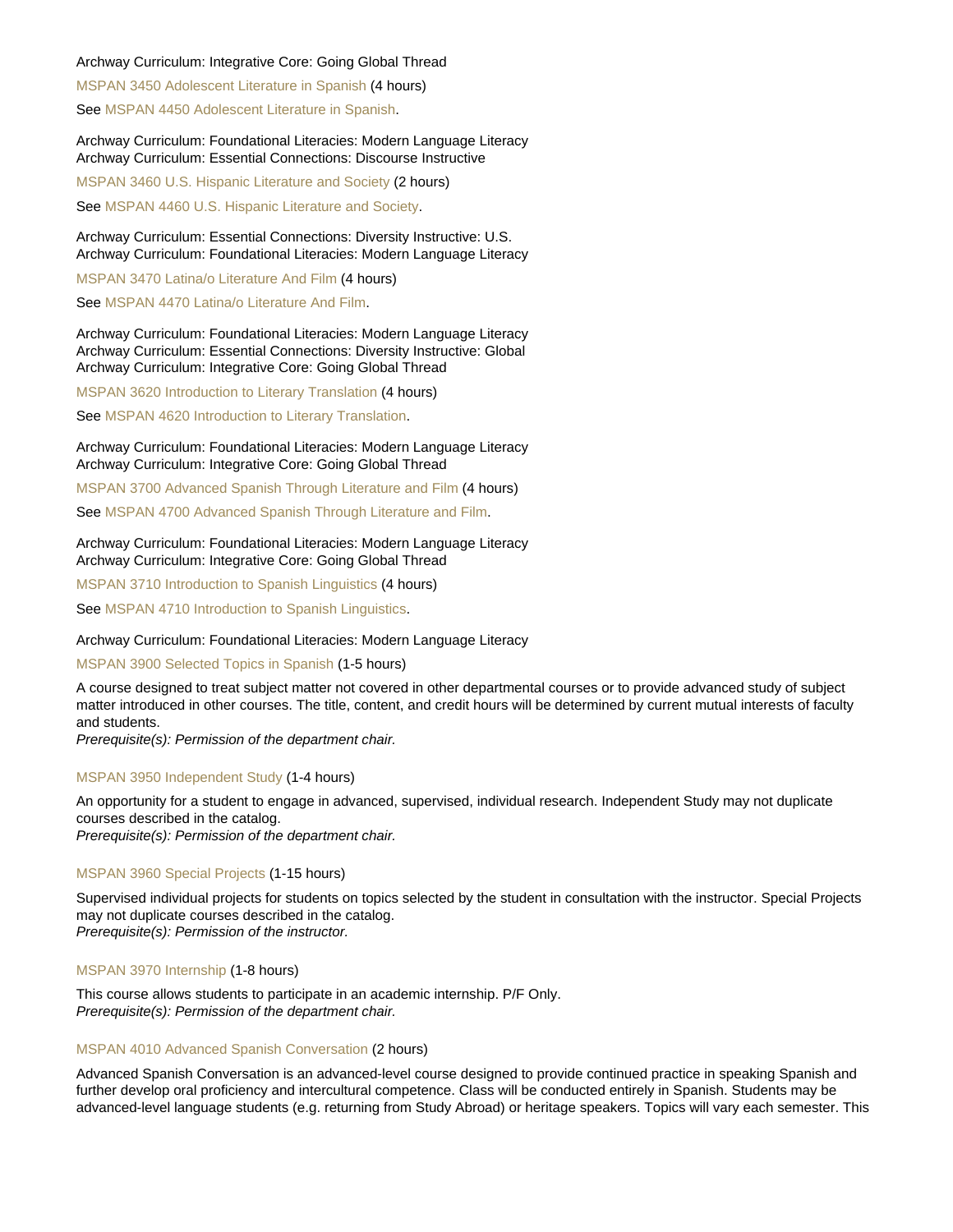#### course may be repeated.

Prerequisite: 12 credits of study abroad or permission of the Department Chair.

## [MSPAN 4200 The Culture of Spain](https://catalog.nebrwesleyan.edu/node/362744) (4 hours)

This dual-level course introduces students to the culture and contemporary society of Spain with an overview of language and communication, history, religion, tradition and celebration, art and architecture, film, literature, and government. [MSPAN 4200](https://catalog.nebrwesleyan.edu/cc/2021-2022/course/362744) meets with [MSPAN 3200](https://catalog.nebrwesleyan.edu/cc/2021-2022/course/362725), with differentiated assignment lengths and expectations by level. Prerequisite(s): [MSPAN 3100 Spanish Composition](https://catalog.nebrwesleyan.edu/cc/2021-2022/course/362779) or permission of the department chair.

#### Archway Curriculum: Foundational Literacies: Modern Language Literacy Archway Curriculum: Integrative Core: Identity Thread

#### [MSPAN 4300 Advanced Spanish Conversation](https://catalog.nebrwesleyan.edu/node/363514) (2 hours)

This dual-level course is designed to provide continued practice in speaking Spanish and further develop oral proficiency and intercultural competence. Topics will vary each semester. Class will be conducted in Spanish and is designed for advanced-level language students and heritage speakers. This course may be repeated.

Prerequisite(s): 6 credits from 3000 and/or 4000 level Spanish coursework or permission of the instructor.

## [MSPAN 4410 Readings in Spanish Literature](https://catalog.nebrwesleyan.edu/node/362748) (4 hours)

A discussion-based dual-level Spanish course that serves as an introduction to Spanish literature and literary analysis, with an emphasis on culture through literature and the role of literature in understanding the past and search for Spanish identity in the 21st century. Readings include canonical and contemporary works. [MSPAN 4410](https://catalog.nebrwesleyan.edu/cc/2021-2022/course/362748) meets with [MSPAN 3410,](https://catalog.nebrwesleyan.edu/cc/2021-2022/course/362729) with differentiated assignment lengths and expectations by level.

Prerequisite(s): [MSPAN 3100 Spanish Composition](https://catalog.nebrwesleyan.edu/cc/2021-2022/course/362779) or permission of the department chair.

Archway Curriculum: Foundational Literacies: Modern Language Literacy Archway Curriculum: Integrative Core: Going Global Thread

## [MSPAN 4450 Adolescent Literature in Spanish](https://catalog.nebrwesleyan.edu/node/362752) (4 hours)

A dual-level course designed to introduce students to contemporary literature written by Hispanic authors for the adolescent reader. Works selected will be representative of a variety of Spanish-speaking countries and will be targeted for readers between the ages of 10 and 18. Emphasis in the course will be on the social and cultural elements that affect the lives and beliefs of young people from Spanish-speaking countries, as reflected in contemporary literature. [MSPAN 4450](https://catalog.nebrwesleyan.edu/cc/2021-2022/course/362752) meets with [MSPAN 3450,](https://catalog.nebrwesleyan.edu/cc/2021-2022/course/362733) with differentiated assignment lengths and expectations by level.

Prerequisite(s): [MSPAN 3100 Spanish Composition](https://catalog.nebrwesleyan.edu/cc/2021-2022/course/362779) or permission of the department chair.

Archway Curriculum: Foundational Literacies: Modern Language Literacy Archway Curriculum: Essential Connections: Discourse Instructive

#### [MSPAN 4460 U.S. Hispanic Literature and Society](https://catalog.nebrwesleyan.edu/node/362889) (2 hours)

U.S. Hispanic Literature and Society will give students an introduction to the wide variety of literature written in Spanish in the United States within its greater cultural and historical context. Students will enhance their reading skills, vocabulary and background knowledge in order to comprehend, summarize, discuss and analyze these literary works in Spanish. Relevant historical and cultural readings are also included to aid students in their comprehension of the distinct perspectives (native, exile, immigrant) from which these works were written and that relationship within the greater context of U.S. society. Primary emphasis will be on the short story, but students will also be exposed to poetry and excerpts from other genres. Students at the 4460 level are also required to read a novel or play and do a related reflective paper and presentation. [MSPAN 4460](https://catalog.nebrwesleyan.edu/cc/2021-2022/course/362889) meets with [MSPAN 3460,](https://catalog.nebrwesleyan.edu/cc/2021-2022/course/362888) with differentiated assignment lengths and expectations by level.

Prerequisite(s): [MSPAN 3100 Spanish Composition](https://catalog.nebrwesleyan.edu/cc/2021-2022/course/362779) or permission of the department chair.

Archway Curriculum: Foundational Literacies: Modern Language Literacy Archway Curriculum: Essential Connections: Diversity Instructive: U.S.

## [MSPAN 4470 Latina/o Literature And Film](https://catalog.nebrwesleyan.edu/node/363581) (4 hours)

This dual-level course is designed for students at the intermediate/advanced level and explores contemporary U.S. Latino/a experience through Spanish-language featured authentic cultural texts and films. Topics to be discussed may include the construction of identity in terms of race, gender, sexuality, and class; bilingualism and code-switching; the experiences of the exile, the immigrant, the refugee and the colonial subject; the marketing of the Latino/a identity; and the relationship of the artist to his or her community.

Prerequisite(s): [MSPAN 3100 Spanish Composition](https://catalog.nebrwesleyan.edu/cc/2021-2022/course/362779) or permission of the instructor.

Archway Curriculum: Foundational Literacies: Modern Language Literacy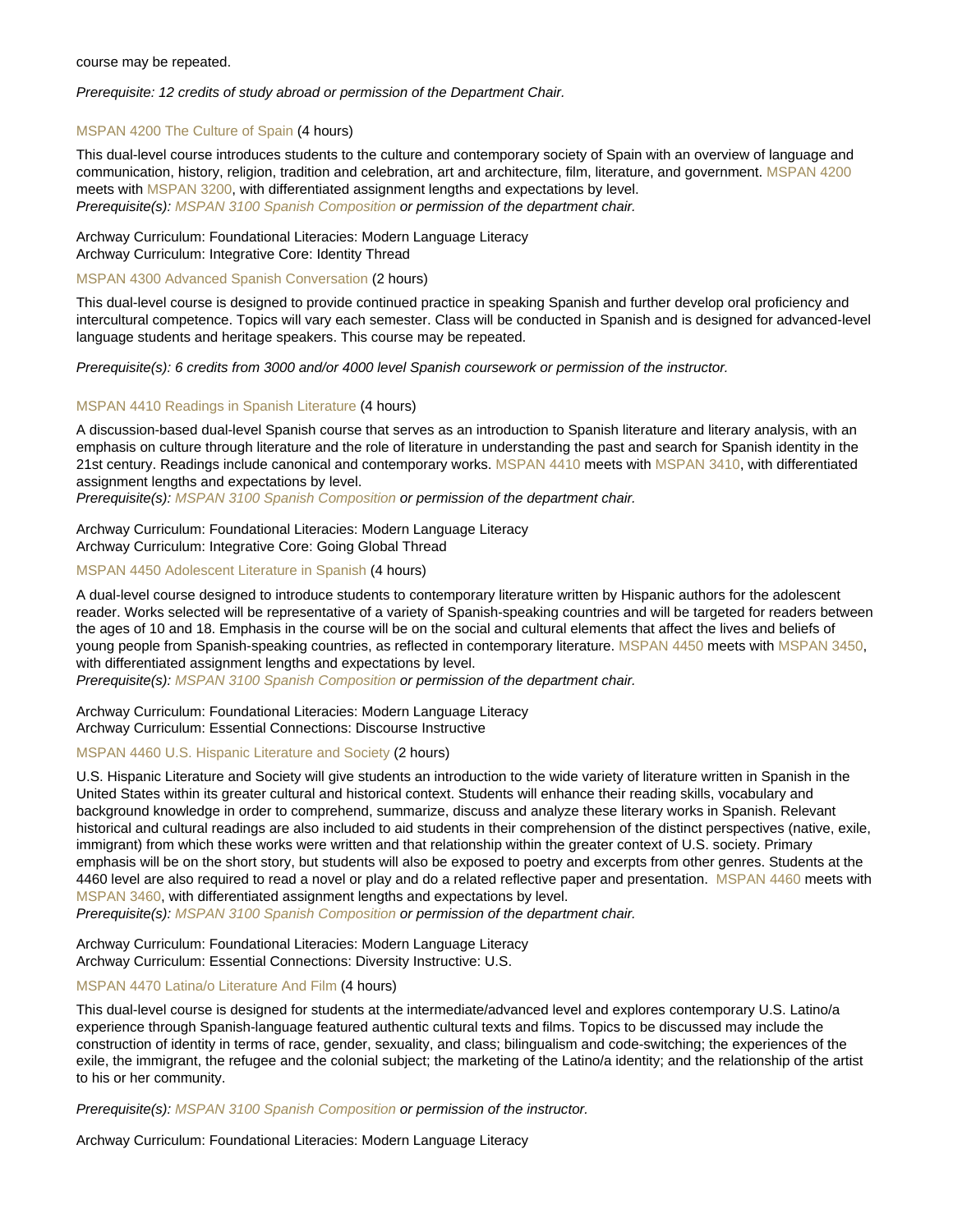## Archway Curriculum: Essential Connections: Diversity Instructive: Global Archway Curriculum: Integrative Core: Going Global Thread

## [MSPAN 4620 Introduction to Literary Translation](https://catalog.nebrwesleyan.edu/node/362755) (4 hours)

A dual-level course on the method and practice of literary translation. The course exposes students to literary translation as a form of literary criticism, helping them understand the cultural and critical assumptions that guide one's interpretation of a text. Whereas the theoretical readings are aimed at helping students grasp important aspects in translation studies, the literary texts present an array of interpretation problems regarding author, time period, genre, and cultural milieu. This course is aimed at students at the advanced level of Spanish. Translations primarily will be Spanish into English and class discussion will be conducted in both Spanish and English. Coursework includes weekly translation practice and discussion. [MSPAN 4620](https://catalog.nebrwesleyan.edu/cc/2021-2022/course/362755) meets with [MSPAN 3620](https://catalog.nebrwesleyan.edu/cc/2021-2022/course/362736), with differentiated assignment lengths and expectations by level.

Prerequisite(s): [MSPAN 3100 Spanish Composition](https://catalog.nebrwesleyan.edu/cc/2021-2022/course/362779) or permission of the department chair.

Archway Curriculum: Foundational Literacies: Modern Language Literacy Archway Curriculum: Integrative Core: Going Global Thread

#### [MSPAN 4700 Advanced Spanish Through Literature and Film](https://catalog.nebrwesleyan.edu/node/362756) (4 hours)

This is an interdisciplinary dual-level Spanish language course that integrates literature, culture and film while also focusing students on critical thinking, interpretation, speaking, and writing skills. [MSPAN 4700](https://catalog.nebrwesleyan.edu/cc/2021-2022/course/362756) meets with [MSPAN 3700](https://catalog.nebrwesleyan.edu/cc/2021-2022/course/362737), with differentiated assignment lengths and expectations by level. Prerequisite(s): [MSPAN 3100 Spanish Composition](https://catalog.nebrwesleyan.edu/cc/2021-2022/course/362779) or permission of the department chair.

Archway Curriculum: Foundational Literacies: Modern Language Literacy Archway Curriculum: Integrative Core: Going Global Thread

## [MSPAN 4710 Introduction to Spanish Linguistics](https://catalog.nebrwesleyan.edu/node/362757) (4 hours)

This dual-level course will introduce students to the fundamental concepts of the field of Spanish linguistics and give them the skills to apply those concepts to the study and analysis of the Spanish language. The course will include an overview of the basic fields of linguistic analysis, with particular emphasis on the areas of morphology, phonetics and syntax. Attention will also be devoted to dialectal varieties of Spanish, including the use of Spanish in the United States. Class instruction is in Spanish. [MSPAN 4710](https://catalog.nebrwesleyan.edu/cc/2021-2022/course/362757) meets with [MSPAN 3710](https://catalog.nebrwesleyan.edu/cc/2021-2022/course/362738), with differentiated assignment lengths and expectations by level. Prerequisite(s): [MSPAN 3100 Spanish Composition](https://catalog.nebrwesleyan.edu/cc/2021-2022/course/362779) or permission of the department chair.

## [MSPAN 4900 Selected Topics in Spanish](https://catalog.nebrwesleyan.edu/node/362758) (1-5 hours)

A course designed to treat subject matter not covered in other departmental courses or to provide advanced study of subject matter introduced in other courses. The title, content, and credit hours will be determined by current mutual interests of faculty and students.

Prerequisite(s): Permission of the department chair.

## [MSPAN 4910 Directed Readings](https://catalog.nebrwesleyan.edu/node/362759) (1-6 hours)

An opportunity for students, under the supervision of a faculty member, to pursue literature not covered in other coursework. Prerequisite(s): [MSPAN 3100 Spanish Composition](https://catalog.nebrwesleyan.edu/cc/2021-2022/course/362779) and six credits from "Core Skills" courses ([MSPAN 3010 Spanish](https://catalog.nebrwesleyan.edu/cc/2021-2022/course/362720) [Conversation](https://catalog.nebrwesleyan.edu/cc/2021-2022/course/362720), [MSPAN 3020 Introduction to Spanish Phonetics](https://catalog.nebrwesleyan.edu/cc/2021-2022/course/362721), [MSPAN 3030 Reading Spanish,](https://catalog.nebrwesleyan.edu/cc/2021-2022/course/362722) [MSPAN 3040 Spanish](https://catalog.nebrwesleyan.edu/cc/2021-2022/course/362723) [Grammar Review](https://catalog.nebrwesleyan.edu/cc/2021-2022/course/362723), [MSPAN 3050 Spanish Language and Writing](https://catalog.nebrwesleyan.edu/cc/2021-2022/course/362724), or [MSPAN 3060 Spanish Reading/Grammar Review;](https://catalog.nebrwesleyan.edu/cc/2021-2022/course/362778) or permission of the department chair.

## [MSPAN 4950 Independent Study](https://catalog.nebrwesleyan.edu/node/362760) (1-4 hours)

An opportunity for a student to engage in advanced, supervised, individual research. Independent Study may not duplicate courses described in the catalog.

Prerequisite(s): Permission of the department chair.

## [MSPAN 4960 Special Projects](https://catalog.nebrwesleyan.edu/node/362761) (1-15 hours)

Supervised individual projects for students on topics selected by the student in consultation with the instructor. Special Projects may not duplicate courses described in the catalog. Prerequisite(s): Permission of the department chair.

#### [MSPAN 4970 Internship](https://catalog.nebrwesleyan.edu/node/362762) (1-8 hours)

This course allows students to participate in an academic internship. P/F Only. Prerequisite(s): Permission of the department chair.

[MSPAN 4980 Senior Seminar](https://catalog.nebrwesleyan.edu/node/362763) (1-4 hours)